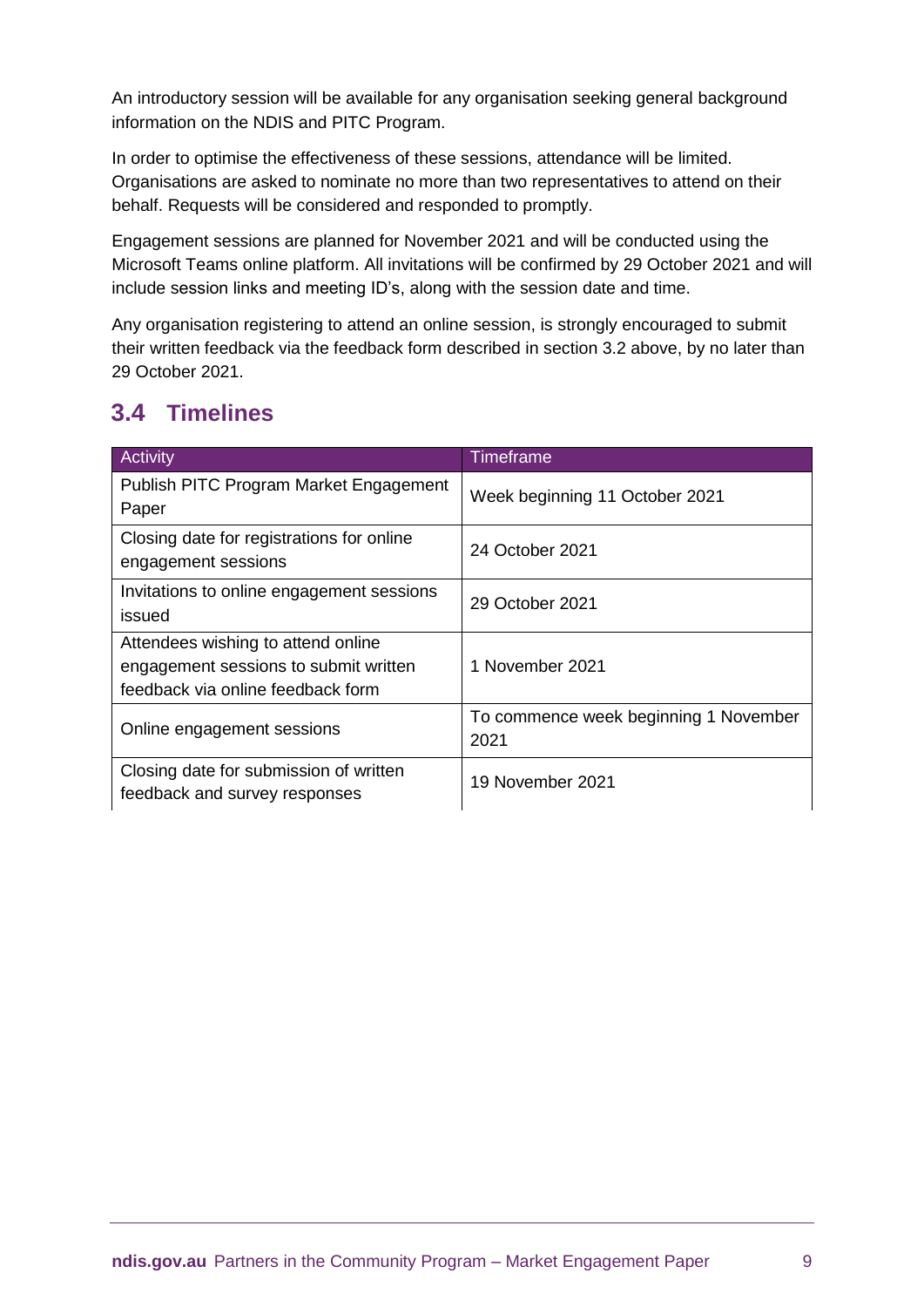# 4. NDIA Partners in the Community (PITC) Program

# **4.1 What is the Partners in the Community (PITC) Program?**

Key elements of the Agency's purpose and responsibilities are delivered through the PITC Program, which includes Local Area Coordination (LAC) Services and Early Childhood (EC) Services.

The PITC Program supports the implementation of the NDIS at a local community level. The purpose of the PITC Program is to enable the NDIA to partner with suitably experienced and qualified organisations (Partners), with strong local knowledge and understanding of the needs of people with disability and children with developmental delay (including developmental concerns), to deliver LAC and EC Services. Our Partners are often the primary touchpoint for Participants and their families or carers, making them the face of the Scheme in many communities.

Partners are responsive to the needs of their community and develop tailored outreach strategies to support specific cohorts including culturally and linguistically diverse (CALD), Aboriginal and Torres Strait Islanders, and LGBTIQA+.

The Agency currently delivers the NDIS with the support of 25 Partners across Australia, as part of the PITC Program. Partners support more than 70 per cent of all NDIS Participants with a core focus of connecting Participants and non-Participants with NDIS supports, local community and mainstream supports, and building individual and community capacity. Partners are responsible for delivery of LAC or EC services across designated geographical locations, or service areas. There are currently 72 service areas nationally.

For more detail on current Partner service areas refer to the following website link:

[Understanding the NDIS in each state](https://www.ndis.gov.au/understanding/ndis-each-state)

# **4.2 Relationship between the NDIS and Partners**

The NDIA and Partners work collaboratively to maximise the benefits of the PITC Program. Partners play a significant role in supporting and promoting the Scheme and the Agency in the community. Accordingly, Partners are required to ensure that their organisational structure, governance and policies, and the conduct of Partner personnel, are consistent with the NDIA and wider [APS culture and values.](https://www.apsc.gov.au/sites/default/files/2021-03/aps_code_of_conduct_bookmark_-_pdf_proof.pdf)

# **Participant Service Charter**

The [Participant Service Charter](https://www.ndis.gov.au/about-us/policies/service-charter) sets out how the NDIA and our Partners will work with and support Participants, and explains what Participants, their families and carers can expect when they deal with us.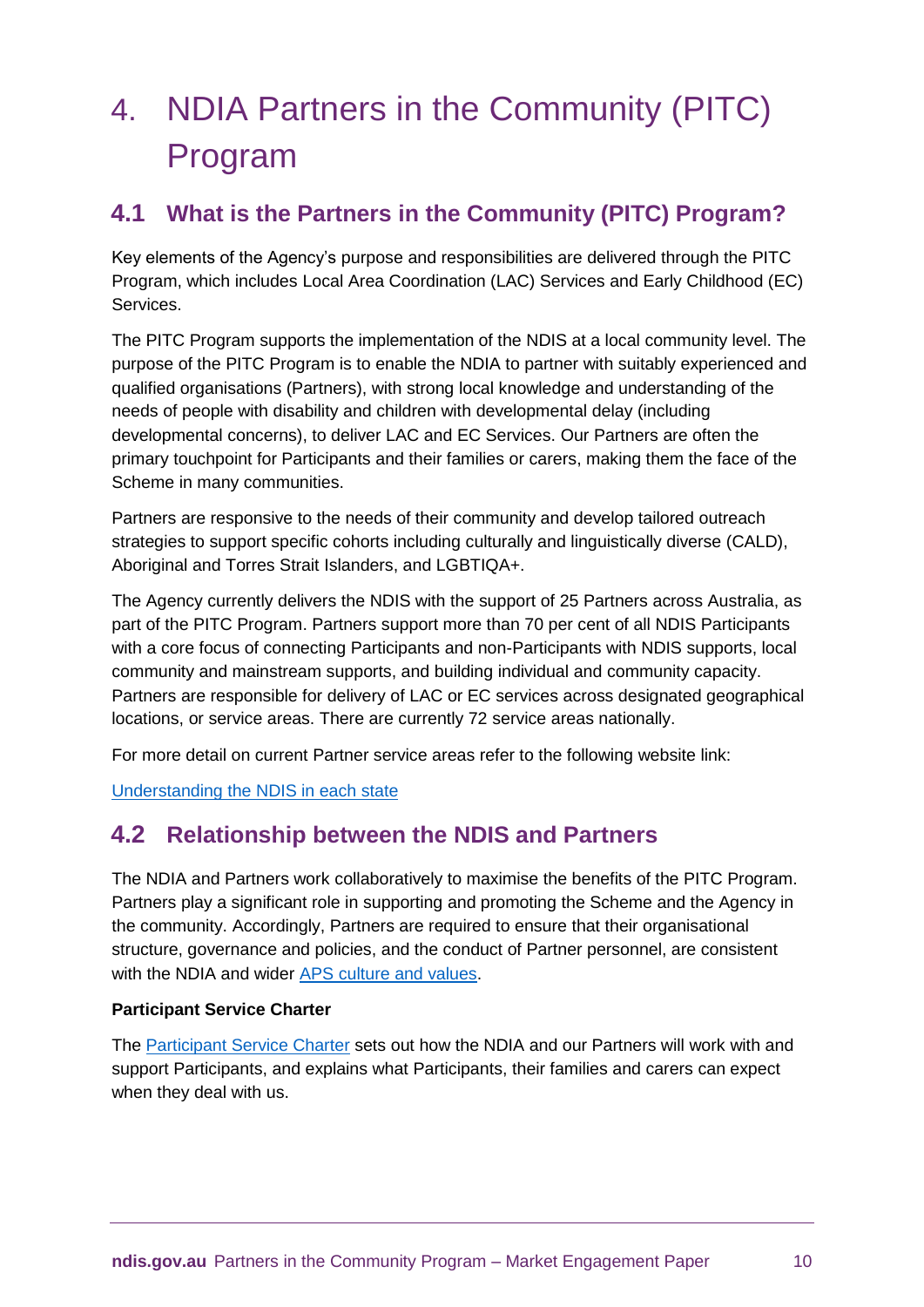The Participant Service Charter is based on five engagement principles:

- transparent;
- responsive;
- respectful;
- empowering; and
- connected.

The Charter also includes timeframes, called the Participant Service Guarantee.

The Agency and Partners will work together to ensure Partner services are delivered in a manner consistent with the Participant Service Charter, and to support the achievement of timeframes under the Participant Service Guarantee.

You can find further information about our commitment to Participants at this website link:

## [Commitment to Participants](https://www.ndis.gov.au/about-us/careers-ndia/our-commitment-participants)

Partners support the NDIA by remaining flexible in their approach and adapting to the changing requirements of the NDIS. Partners are required to balance work effort as necessary when delivering services for the NDIA to achieve the Scheme objectives.

As the Scheme continues to mature and evolve, the NDIA will work collaboratively with its Partners to respond to lessons learned and improve services to meet Participant and non-Participant needs and support the long-term sustainability of the NDIS.

The following sections provide a more detailed explanation of important elements of the PITC Program and key services the NDIA would seek Partners to deliver in the future PITC program. Existing Partners will recognise many aspects of the services described below, however, it is anticipated that there will be some amendments to the PITC program moving forward.

# **4.3 PITC Program – Early Childhood Approach**

# **Early Childhood (EC) Approach**

Evidence-based research reveals that timely access to best-practice early childhood intervention can improve the functional capacity and well-being of a child with a developmental delay (including developmental concerns) or disability, and their family. The EC approach is designed to deliver better long-term outcomes for children and their families or carers and to contribute to greater NDIS sustainability, reduce lifetime costs and build the capacity of the mainstream system. Early intervention can also benefit the wider society in a variety of ways, including reduced incidents of exclusion from school, longer term increased levels of employment and significantly reduced impacts of social isolation.

In line with evidence-based best practice, the EC Approach currently provides a range of flexible and responsive supports for children under seven years of age. It focuses on their individual needs and is delivered using family-centred practices in a child's natural setting, such as in the family context, preschools and playgroups. This approach supports greater inclusion for children with developmental delay (including developmental concerns) by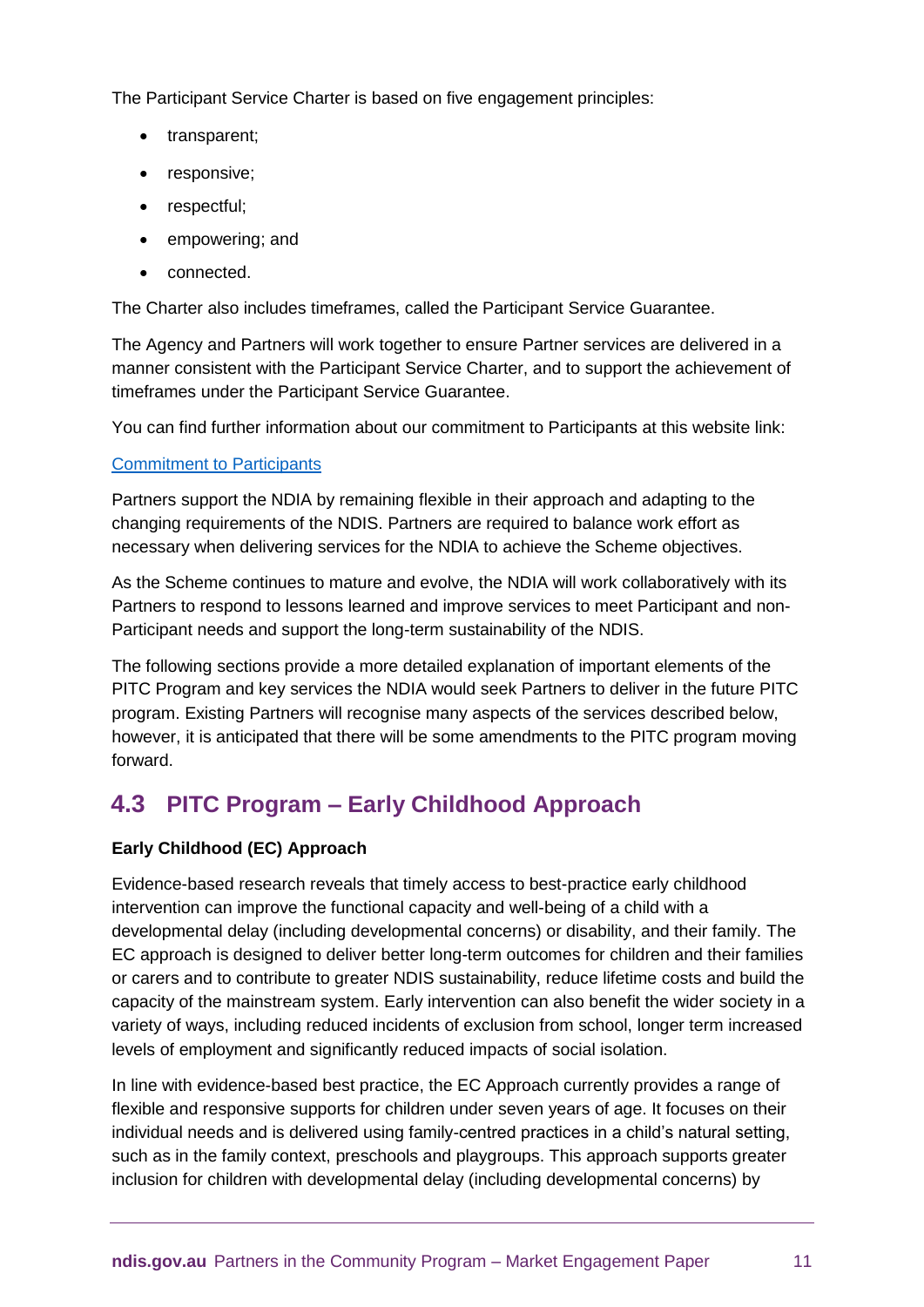building on family strengths and growing the capacity and awareness of mainstream and community services to support children with developmental delay (including developmental concerns) or disability.

As an outcome of a recent review of the EC Approach (EC Reset), the NDIA is looking to shift the EC age group to support children under nine years<sup>1</sup> of age going forward. More information on the EC Reset Project can be found at the below website link:

#### [How we're improving the way we support young children and their families](https://www.ndis.gov.au/community/we-listened/you-said-we-heard-post-consultation-reports/supporting-young-children-and-their-families-early-reach-their-full-potential/how-were-improving-way-we-support-young-children-and-their-families)

The EC Approach is designed to deliver better long-term outcomes for children and their families or carers and to contribute to greater NDIS sustainability, reduce lifetime costs and build the capacity of the mainstream system. It emphasises the importance of accurate and timely information from a wide range of sources to enable families or carers to make appropriate decisions about their child and to gain more control over their lives.

## **Critical Functions of the EC Program**

The NDIA is seeking to engage with Early Childhood Partners who can deliver the program in a manner that provides children and families or carers with timely, comprehensive and well-integrated early intervention supports that build towards better longer-term outcomes for children by fostering inclusion and participation in their environment. It is envisaged that the following services will be provided by Early Childhood Partners.

## **EC in the Community**

-

## Function 1: Community Capacity Building

- Early Childhood Partners work at the local community level to strengthen and enable the broader community to welcome and include children with developmental delay (including developmental concerns) and disability and their families or carers.
- Early Childhood Partners raise awareness in the community about developmental delay (including developmental concerns) and disability. They also build the skills and capacity of mainstream and community services, such as early education and care services, to support the inclusion of all children, remove barriers and create opportunities for meaningful participation.
- Early Childhood Partners work with children and their families or carers to identify gaps and barriers to participation in their community. They work together to prioritise action areas for inclusion and co-design solutions for their community.
- Early Childhood Partners encourage innovative solutions and work to support education and care services, family support services, sporting, and recreation and community services to adopt more inclusive policies and practices that support the engagement of children with developmental delay (including developmental concerns) and disability and their families or carers.

<sup>1</sup> Under the current PITC Program, Early Childhood Partners support children under 7 years. In line with EC Reset recommendations, it is proposed that as part of the future PITC Program, Early Childhood Partners will support children under 9 years.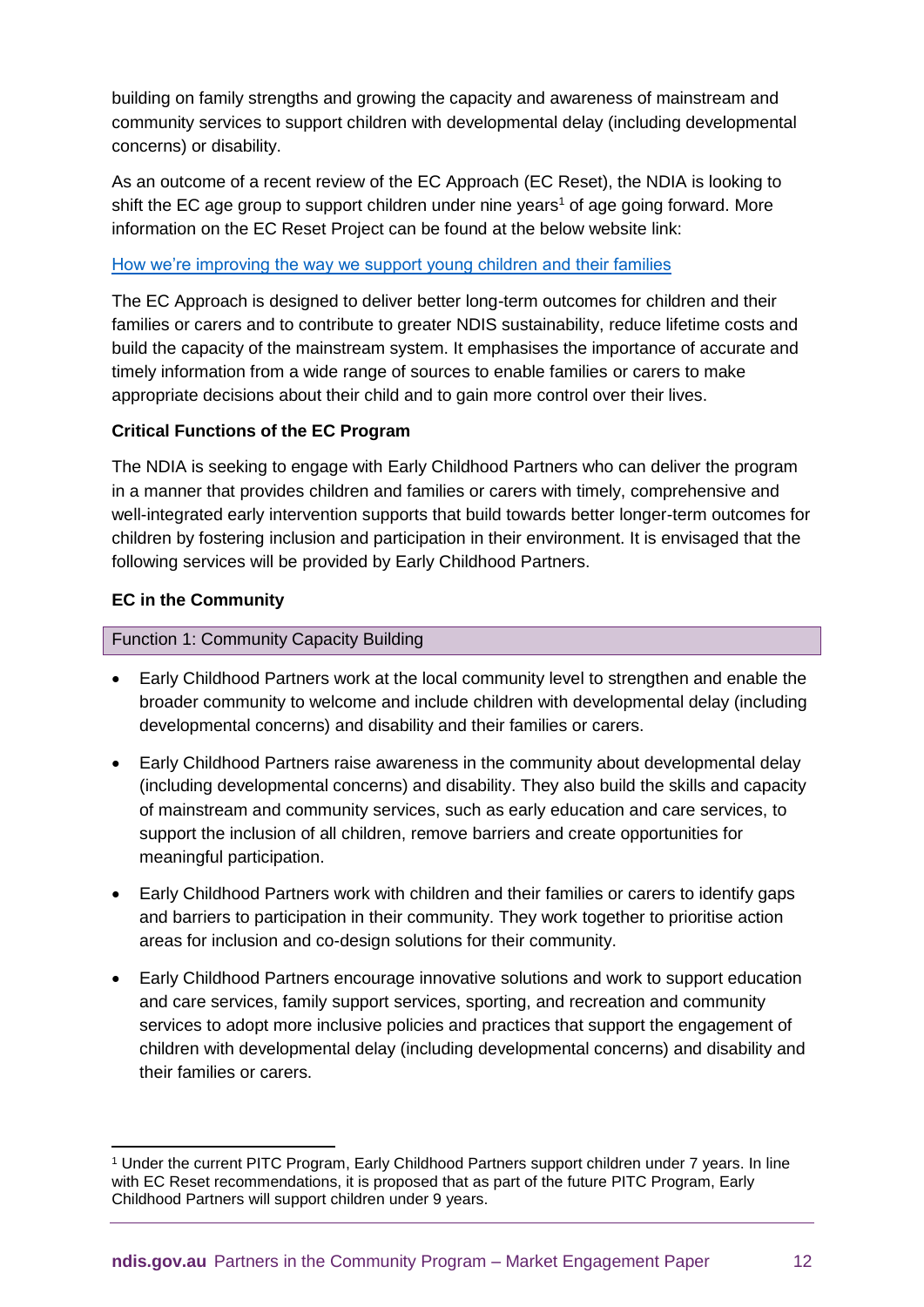- Early Childhood Partners seek feedback on inclusion initiatives and work with community stakeholders to build sustainable community solutions.
- Early Childhood Partners work to amplify the voices and leadership of families or carers of children with developmental delay (including developmental concerns) and disability, to influence change.
- Early Childhood Partners tailor their approach to their communities and individualise how they might connect with children and families or carers.

#### Function 2: Community Engagement

- Early Childhood Partners promote community awareness of the early childhood approach and best practice principles to early childhood intervention.
- Early Childhood Partners identify key community stakeholders. They proactively engage with community leaders, groups, organisations, local government, mainstream services, and businesses to build relationships of trust.
- Early Childhood Partners share information with stakeholders to raise awareness and provide education about developmental delay (including developmental concerns) and disability, accessibility, inclusion and other issues that matter the most to children and their families or carers.
- Early Childhood Partners leverage community resources and draw together individuals and organisations who can contribute to change and act to create more inclusive and welcoming communities.
- Early Childhood Partners support the development of collaborative working relationships with and between families and carers of children with developmental delay (including developmental concerns) and disability, peer networks, community groups and mainstream services. Early Childhood Partners encourage and strategically assist families or carers of children with developmental delay (including developmental concerns) or disability to assume leadership roles in their community.

#### Function 3: Information Provision

Early Childhood Partners deliver the following supports to families or carers of children with developmental delay (including developmental concerns) or disability:

- Early Childhood Partners deliver information sessions and parent workshops about the Early Childhood Approach, childhood development and supports and strategies that could be included in a child and family or carer's everyday routines. They also provide information about programs and services offered by mainstream and community supports that are available to families or carers.
- Early Childhood Partners provide families or carers with individualised, practical information that's relevant to their child's individual support needs. This may include practical advice on child development and helpful strategies that could be included in a child and family or carer's everyday routines.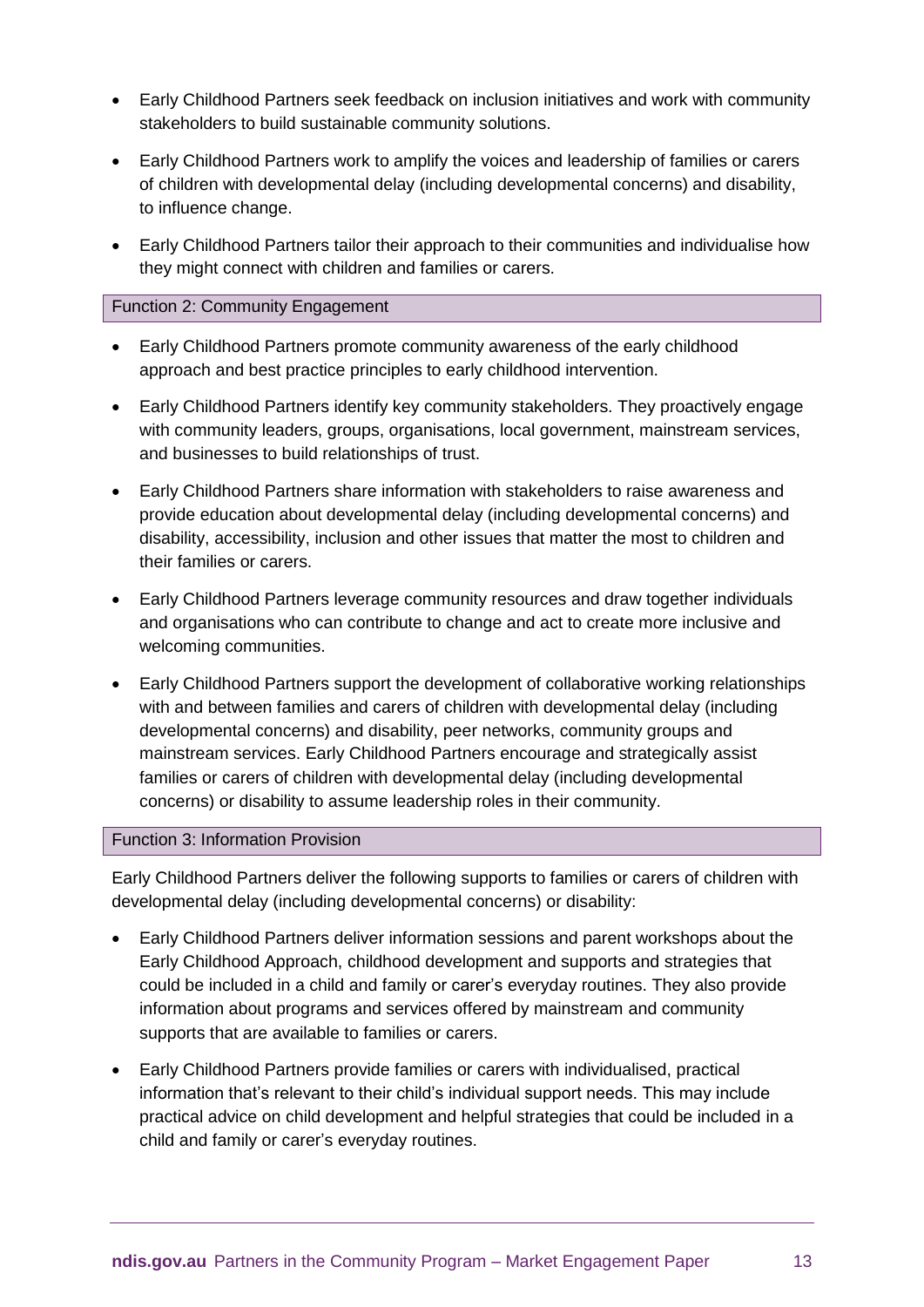- Early Childhood Partners play an important role in supporting families or carers to have access to accurate, timely and accessible information to make decisions and choices about their child's life.
- Early Childhood Partners use their local knowledge to offer personalised information to families or carers about the supports and opportunities available to support their family and child's needs in the wider community.

#### Function 4: Assessment and Information Gathering

- Early Childhood Partners are early childhood professionals who use observations of child development, assessment and screening tools, observations from professionals, and most importantly information from families or carers about their child to determine the right type of support for a child and family.
- Early Childhood Partners help children and families or carers connect to and find the right supports. This can include connection to mainstream and community services, provision of short-term early intervention if a child has developmental concerns, or support to assist families or carers to apply to the NDIS on the child's behalf.

#### Function 5: Developing Goals and Aspirations

- Early Childhood Partners develop trusting relationships with children and their families or carers. They recognise families or carers as the experts on their child's needs and take time to listen to their stories and develop a shared understanding of what life looks like for their child and family.
- Early Childhood Partners collaborate with families or carers to consider their goals and aspirations for their child and family using a strengths based approach. They ask futurefocused questions about what a good life would mean for their child and family and what it would take for them to get there.
- Early Childhood Partners support families or carers to identify and prioritise steps to work towards goals for their child. These steps are then broken down in to practical actions which early childhood partners can assist to implement.
- Early Childhood Partners support children and families or carers to take steps towards achieving their goals using natural networks of support, community and mainstream connections, and if applicable, early childhood intervention or NDIS funded supports.

#### Function 6: Connecting to Supports

- Early Childhood Partners make sure families or carers get the right supports and services to help with their child's individual needs. Initial supports are available when families or carers have concerns about their child's development, or if a child has a disability.
- Early Childhood Partners make recommendations about what initial supports are best for a child and family's individual needs. They also provide quick access to supports that meet children's individual needs.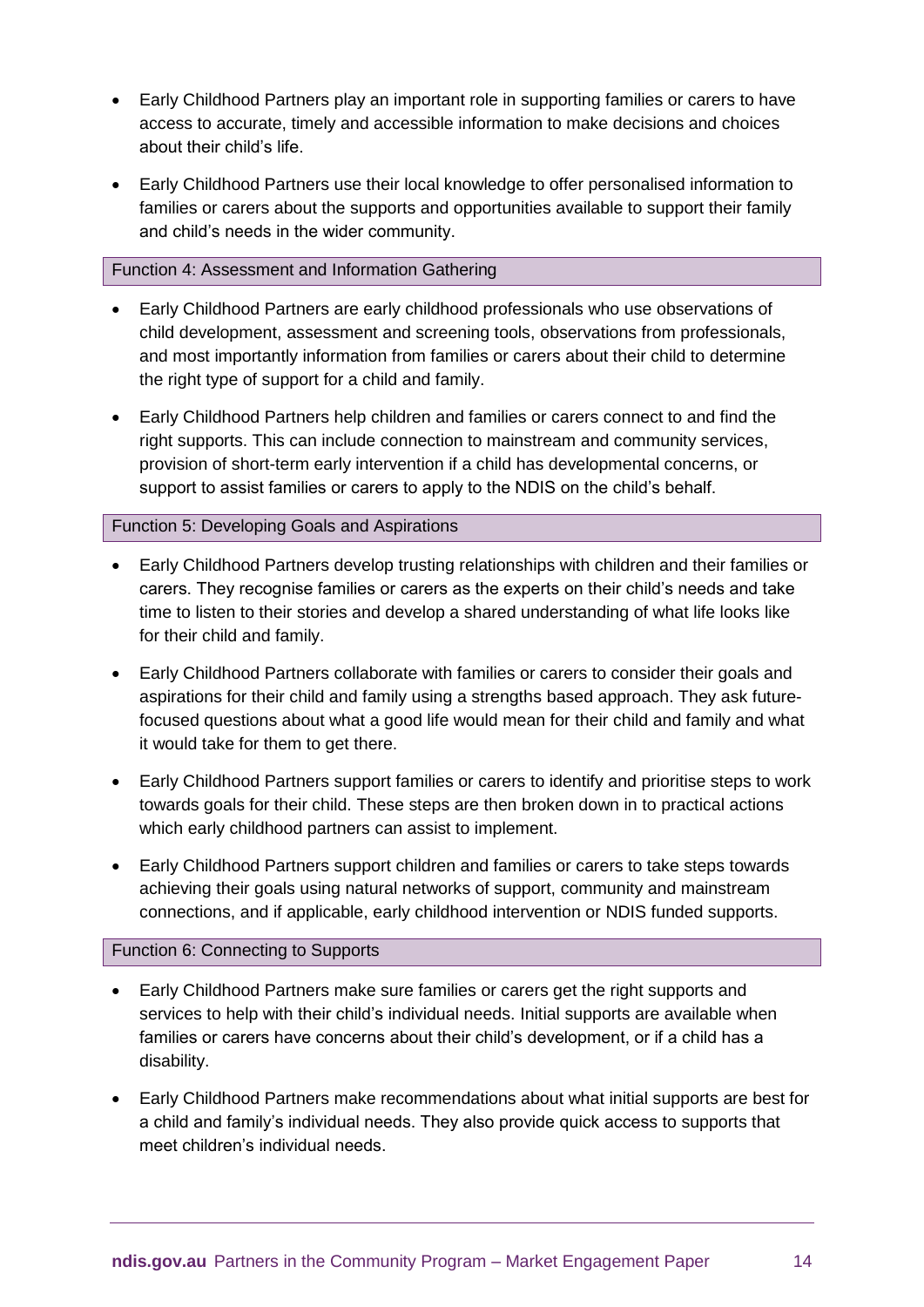- Early Childhood Partners build on family or carers' strengths and capacity to support them in helping their child to develop the skills needed to be included in everyday activities.
- Early Childhood Partners work to understand the current support networks and mainstream and community connections in the lives of children and families. Early Childhood Partners understand that although families or carers may have information about existing supports in their community, they may need assistance to understand information, broaden their connections, access services and navigate service systems to support their child's participation and inclusion.
- Early Childhood Partners have strong community connections. They help children and their families or carers to connect and participate in mainstream or community services, including early childhood educational services, schools, health services, community health services and family support services.
- Early Childhood Partners will receive referrals from health, education and mainstream services who have identified children with developmental delay (including developmental concerns) or disability. Early Childhood Partners will be a source of general information for families or carers about supports available in their local community.
- Early Childhood Partners connect children and families or carers to local support networks and services in order to meet other families with similar experiences or situations.
- Early Childhood Partners provide assistance to NDIS Participants to find and connect with service providers. They offer support to access and use the MyPlace portal, make service agreements, create service bookings, review plan utilisation and assist the Participant to resolve service and payment issues.
- Early Childhood Partners follow up supports to ensure that ongoing connections are suitable and beneficial.

#### Function 7: Individual Capacity Building

- Early Childhood Partners encourage families or carers to reflect on their capacity and their child's capacity, environment, connections and use of service systems.
- Early Childhood Partners follow the principles of best practice in early childhood intervention to develop the skills and capacity of mainstream services and if applicable, implement early childhood intervention strategies.
- Early Childhood Partners deliver early childhood intervention strategies by employing suitably qualified allied health professionals or educators to help children and family or carers build their skills and participate in everyday activities and routines.
- Early Childhood Partners support children and families or carers to prepare for significant transitions, such as starting school or preschool.
- Early Childhood Partners provide connection to programs and services offered by mainstream and community services about childhood development and early childhood intervention programs.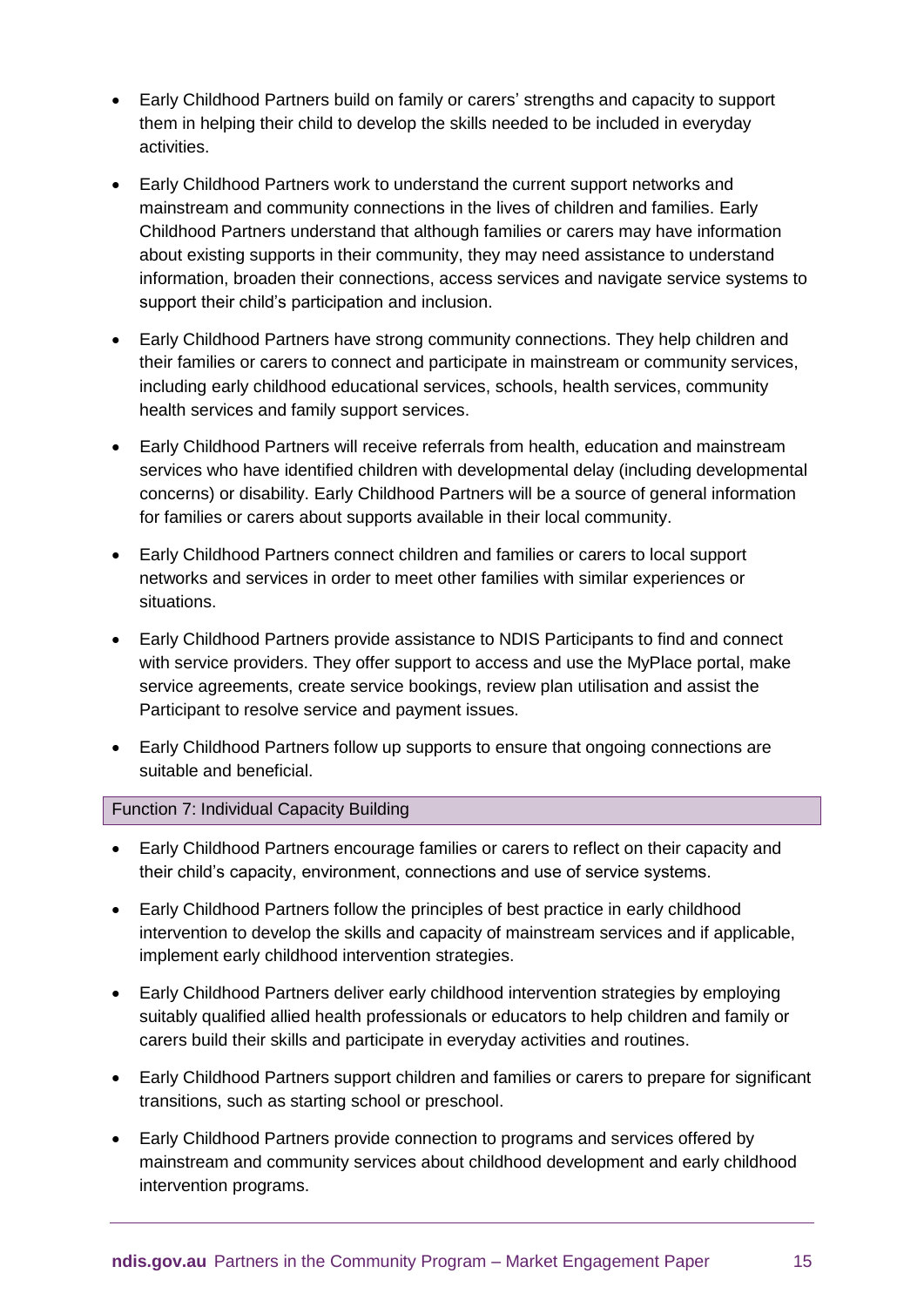- Early Childhood Partners increase the opportunity for families or carers to access relevant information and build their knowledge to make independent and informed decisions. They also play a role in assisting families or carers to build their independence in communicating their child's needs and preferences to others.
- Early Childhood Partners support children and families or carers to embed themselves in their local community and take on a more active role in leading, shaping and influencing their community.
- Early Childhood Partners increase the opportunity for families or carers to exercise choice and control in their child's support needs and how they want to live their lives as a family.
- Early Childhood Partners support families or carers to understand the Early Childhood Approach and if required, strengthen their capacity for self-management of NDIS funds and connection to best practice early childhood providers of supports.

#### Function 8: Monitoring and Check-ins

 Early Childhood Partners follow up supports and check in to review and monitor progress towards a child's goals. They ensure that the community, mainstream and NDIS funded services are working towards outcomes and meeting the needs of children and their families or carers.

#### Function 9: Scheme Access Support

- Early Childhood Partners identify where a child with developmental delay or disability could meet the requirements for becoming a Participant of the Scheme. They provide individualised support to families or carers to understand and navigate the NDIS access process.
- If a child transitions from initial supports to become an NDIS Participant, Early Childhood Partners use information gathered about goals, assessments, and connections with community and mainstream supports to help families or carers create an NDIS plan for their child.
- If a child is eligible for the NDIS, Early Childhood Partners provide assistance to families and carers to access and use the MyPlace portal, make service agreements, create service bookings, review plan utilisation and resolve service and payment issues.

#### Function 10: Building plans for NDIS Participants

- Early Childhood Partners assist NDIS Participants by developing a plan budget that includes reasonable and necessary funded supports, based on the individual goals and aspirations of the family, child and carer.
- Early Childhood Partners assist NDIS Participants by developing a plan budget, based on the individual goals and aspirations of the Participant.
- This includes completing the Participant's statement of supports using the typical support package with reference to the *National Disability Insurance Scheme Act 2013 (Cth)*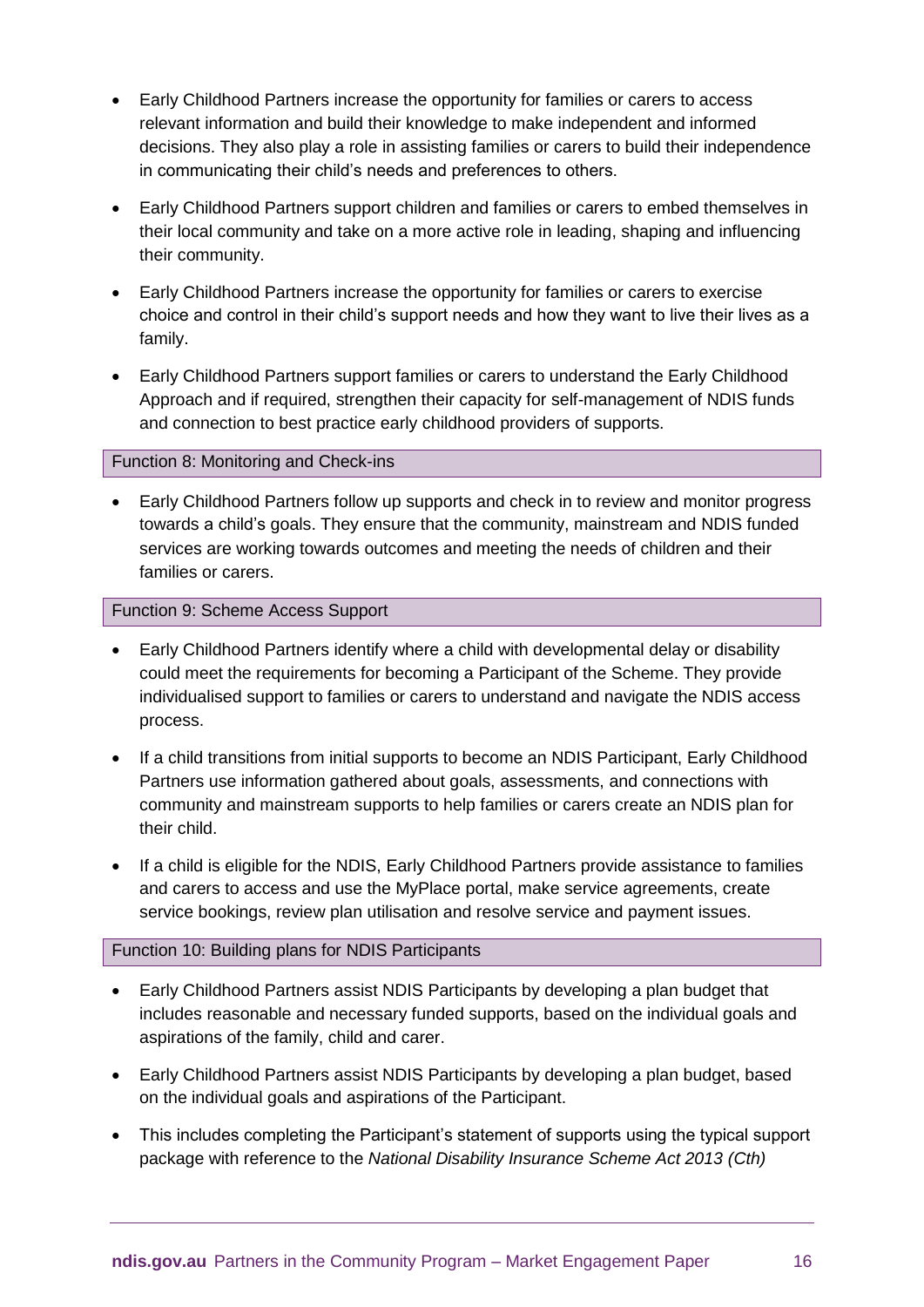(**NDIS Act**) and NDIA Operational Guidelines relating to preparing a statement of supports that are reasonable and necessary.

 Early Childhood Partners will also provide a recommendation on how funds in the plan are to be managed, and review and submit the plan, including the reasonable and necessary declaration, for approval by an NDIA delegate.

For all functions, it is anticipated that Early Childhood Partners will:

- Adopt a capacity building approach as a fundamental tenet of the early childhood approach to guide children and families or carers through their interactions with the NDIS and to build their confidence for increased independence, choice and control;
- Deliver support that is aligned with the current evidence base that underpins the Early Childhood Approach;
- Adopt a flexible approach to the delivery of the Early Childhood Approach to support the individual needs of children and families or carers using evidence-based, best practice approaches.

# **4.4 PITC Program – LAC Services**

In accordance with the key pillars of the Scheme, the NDIA recognises that it must strengthen voluntary links between the community and people with disability to stimulate social capital, with the goal of increasing existing formal and informal support networks and access to community and mainstream services.

The principles underpinning the LAC approach emphasise concepts of the natural authority of people with disabilities and their families and carers, and the importance of accurate, timely and independent information from a wide range of sources to enable people to make appropriate decisions and to gain more control over their lives.

# **Critical Functions of the LAC Program**

The NDIA is seeking to engage with LAC Partners who can deliver the program in a manner that is aligned to the foundational practices of the Local Area Coordination Model. That is:

- place-based;
- relationship-based;
- person and community centred:
- outcomes focussed; and
- strengths-based.

LAC is an innovative approach to better include people with disability in society and support them to have valued and quality lives. The approach has a strong focus on increasing choice and control for people through a person and family centred approach. LAC assists people to draw support from their communities by working to increase both the capacity of individuals and families and the capacity of communities and other government services.

Developing a vision for a 'good life' is a personal and individual matter but it usually includes:

- opportunities for valued relationships;
- contribution to home, family and community life;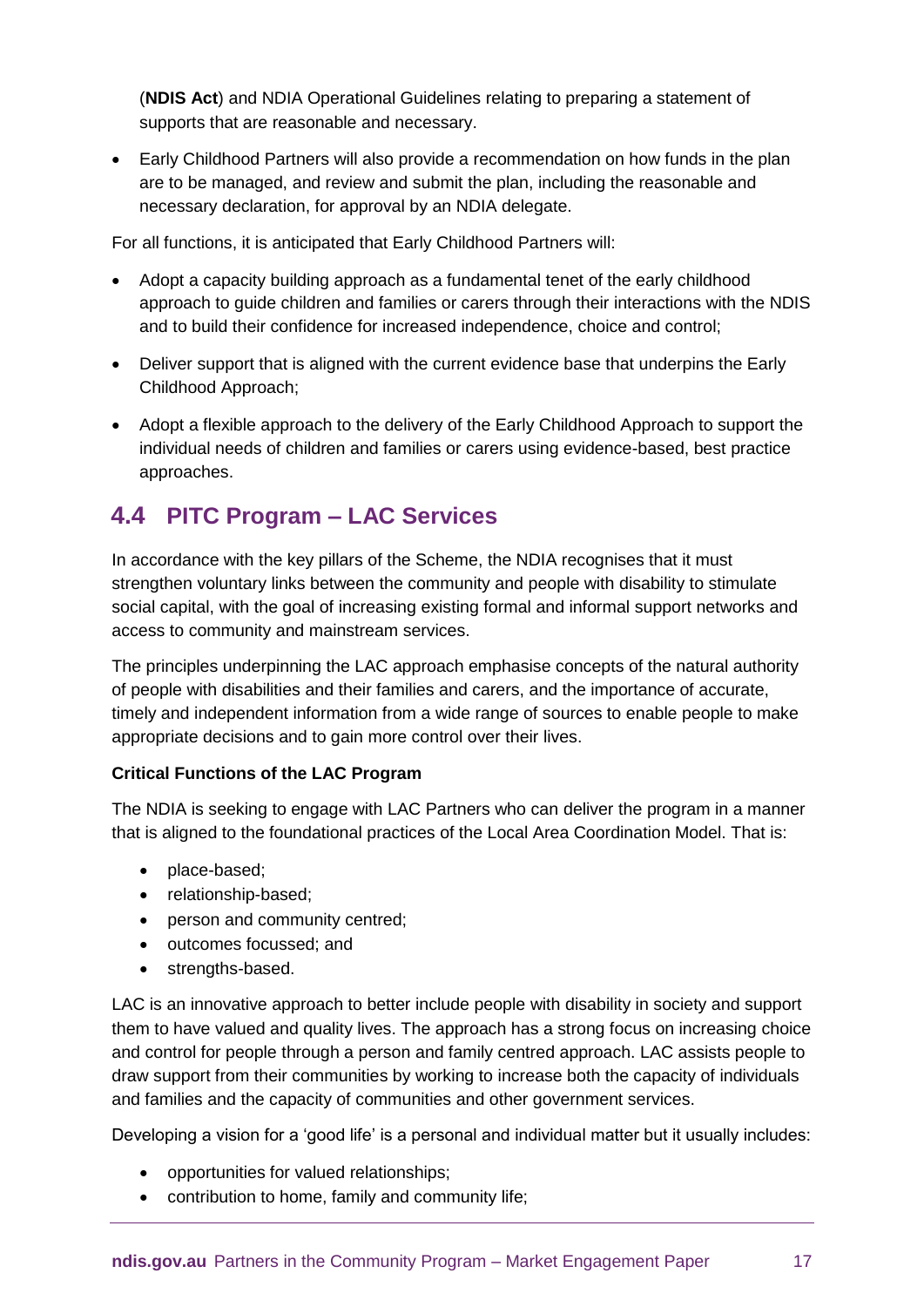- choice and control:
- security and a positive vision for the future;
- challenge and opportunities for learning and sharing gifts or skills; and
- developing and increasing self-sufficiency/independence.

LAC connects fundamental beliefs about how people with disability and/or their families should be able to live in society with practical ways for achieving their vision for a good life.

It is envisaged that LAC Partners will deliver supports across the following Functions.

#### **LACs in the Community**

#### Function 1: Community Capacity Building

- LACs work at the local community level, to strengthen and enable the broader community to welcome and include people with disability as full citizens.
- LACs work with people with disability and their families to identify gaps and barriers to participation in the community. They work together to prioritise action areas for inclusion and co-design solutions for their community.
- LACs work to amplify the voices and leadership of people with disability in influencing change.
- LACs identify community assets and work with people with disability to strengthen and leverage these resources, in order to remove barriers and create opportunities for meaningful participation.
- LACs encourage innovative solutions and work to support places of employment, education, sport and recreation and community services to adopt more inclusive policies and practices that support the engagement of people with disability.
- LACs seek feedback on inclusion initiatives and work with community stakeholders to build sustainable community solutions.

#### Function 2: Community Engagement

- LACs identify key community stakeholders. They proactively engage with community leaders, groups, organisations, local government, mainstream government services, and businesses to build relationships of trust.
- LACs share information with stakeholders to raise their awareness of disability, accessibility, inclusion and other issues that matter the most to people with disability.
- LACs encourage and strategically assist people with disability and their families to assume leadership roles in their community.
- LACs leverage community resources and draw together individuals and organisations who can contribute to change and act to create more inclusive and welcoming communities.
- LACs support the development of collaborative working relationships with and between people with disability, peer networks, community groups and mainstream services.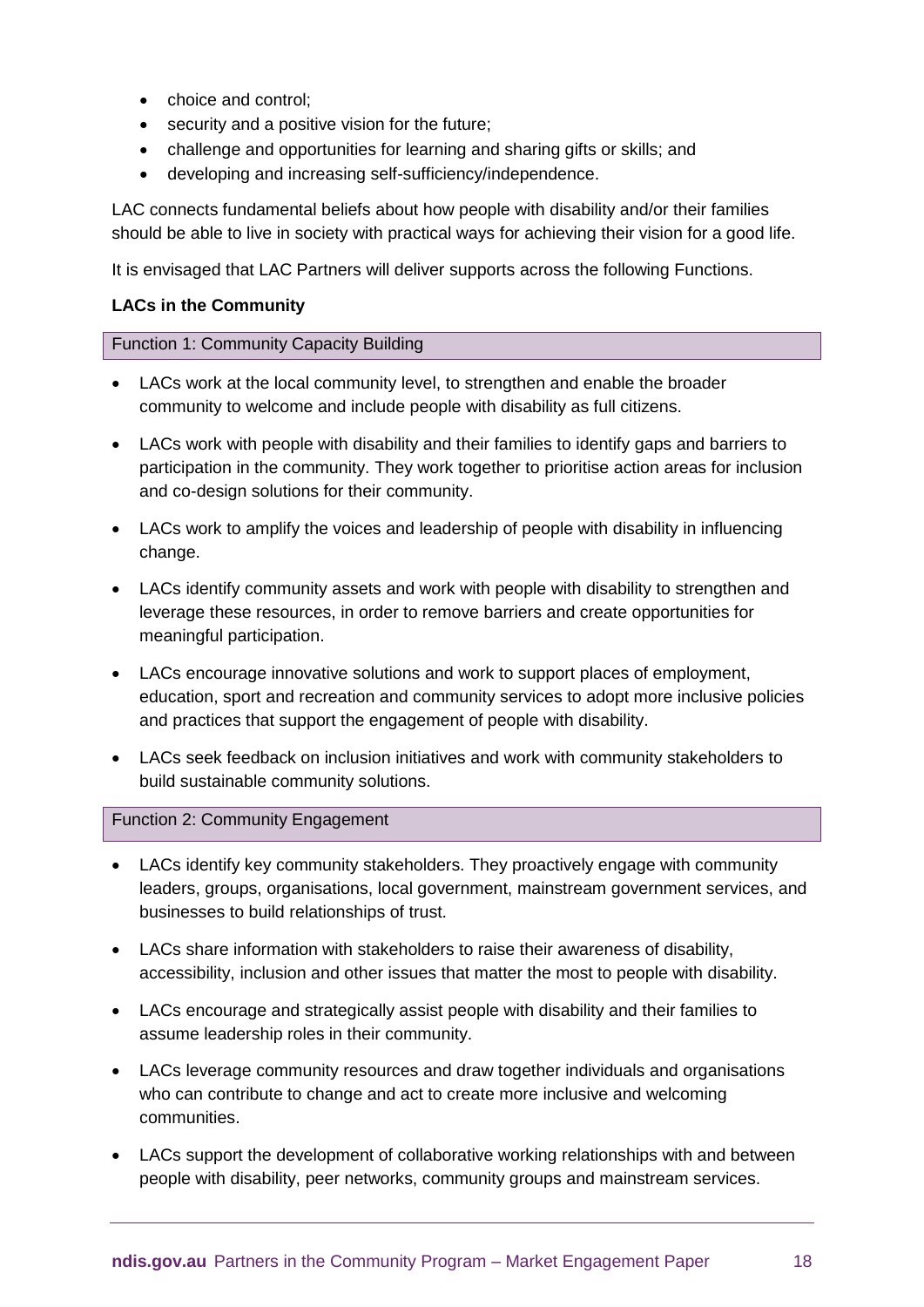LACs promote community awareness and understanding of the NDIS.

## **LAC supporting people with disability, their families and carers**

Function 3: Information Provision

- LACs play an important role in supporting people with disability and their families to have access to accurate, timely and accessible information to make decisions and choices about their lives.
- LACs use their local knowledge to offer personalised information to people with disability about the supports and opportunities available to them in the wider community.
- LACs also communicate information about programs and services offered by mainstream supports that are available to people with disability, such as education, health, housing and transport services.

#### Function 4: Information Gathering

- LACs support people with disability to gather the information they need to navigate the NDIS, including any relevant assessments, information 'About me', understanding existing circles of support, and any support required to complete any questionnaires provided by the NDIA.
- LACs support NDIS Participants to navigate and prepare for their First Plan or Plan Review meetings, including completing the relevant fields in the NDIS Business System.

#### Function 5: Developing Goals and Aspirations

- LACs supporting people with disability to consider what a good life means to them, develop a vision for their future and work towards their goals.
- LACs develop trusting relationships with people with disability. They recognise people with disability as the experts in their own life and take time to listen to their stories and develop a shared understanding of what life looks like for them and how they feel about it.
- LACs collaborate with people with disability to consider their goals and aspirations using a strengths-based approach. They ask future-focused questions about what a good life would mean for people with disability and what it would take for them to get there.
- LACs support people with disability to identify and prioritise steps to work towards their goals. These steps are then broken down in to practical actions which LACs can assist to implement.
- LACs support people with disability to take steps towards achieving their goals using natural networks of support, alongside local community connections, mainstream services and, if applicable, funded supports.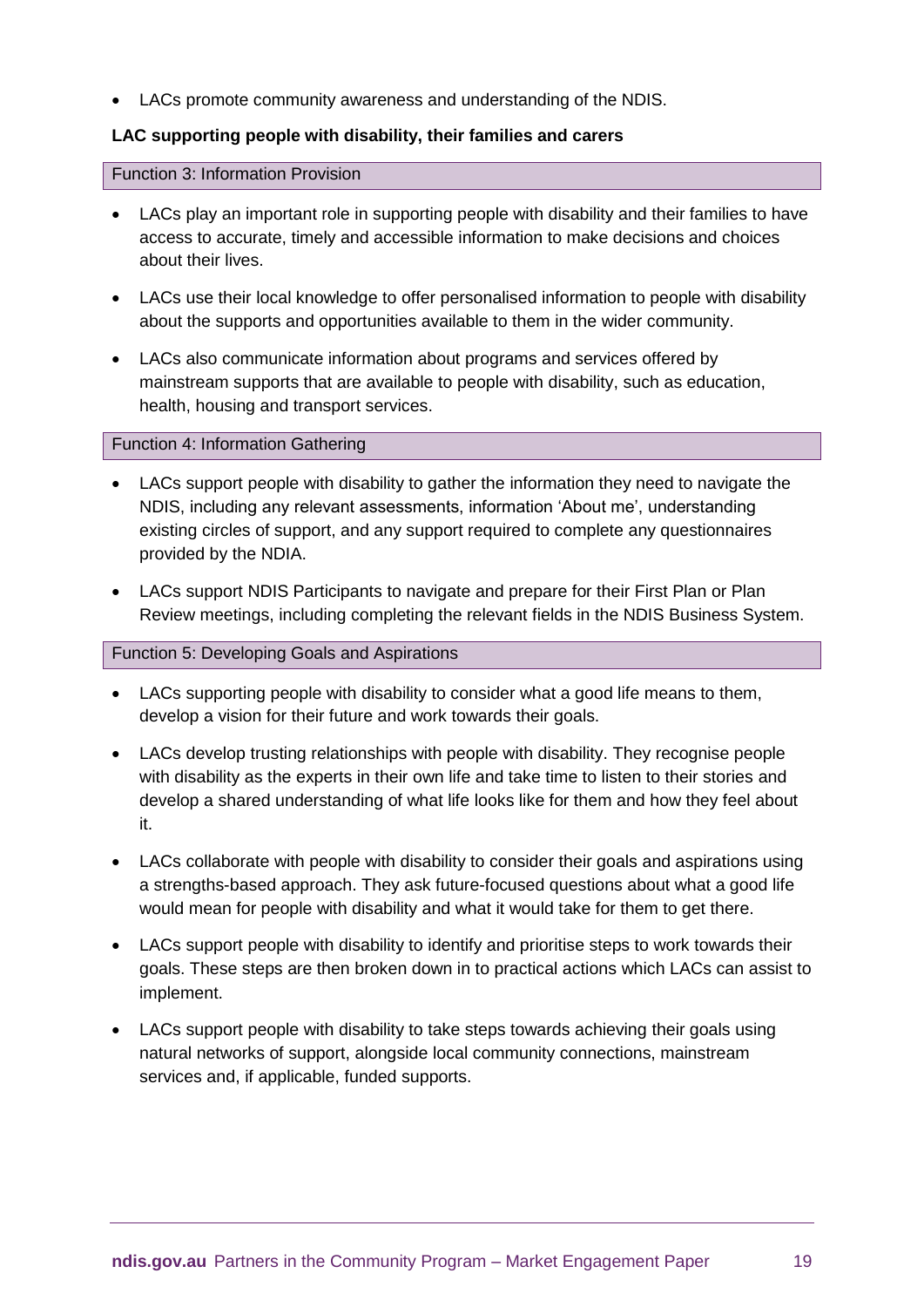#### Function 6: Connecting to Supports

- LACs offer assistance to link people with disability and their families to relevant community, mainstream and funded supports. LACs offer individualised support that is centred on the needs of the person with disability. They understand that although people with disability may have information about existing supports, they may need assistance to understand information, make connections, access these services and navigate service systems.
- LACs recognise the importance of natural networks and existing relationships for people with disability. They work to strengthen connections between people with disability and their family, friends, neighbours, work colleagues, social and study interests as well sporting and recreational pursuits.
- LACs support people with disability and their families to connect to programs and opportunities offered in their local community such as those offered in neighbourhood houses, local council, libraries, recreational centres, sporting and social clubs and philanthropic organisations. They also support people with disability to connect to wider mainstream services such as those available through the education, health and housing sectors.
- LACs offer follow up support to ensure that ongoing connections are successful.
- LACs provide assistance to NDIS Participants to find and connect with service providers. They offer support to access and use the MyPlace portal, make service agreements, create service bookings, review plan utilisation and assist the Participant to resolve service and payment issues.

#### Function 7: Individual Capacity Building

- LACs protect the rights of people with disability. They support people with disability to feel safe, confident about their future and living full lives of belonging and citizenship by working with people and their families to assess risks, vulnerabilities and challenges to their safety and wellbeing.
- LACs encourage people with disability and their families to reflect on their capacity, environment, connections and use of service systems.
- LACs increase the opportunity for people with disability to exercise choice and control in how they want to live their lives and support people to consider opportunities for selfdirection and self-management.
- LACs support people with disability to develop their capacity to access relevant information and build their knowledge to make independent and informed decisions. They also play a role in assisting people with disability to build their confidence in communicating their preferences to others.
- LACs support people with disability to embed themselves in their local community and take on a more active role in leading, shaping and influencing their community.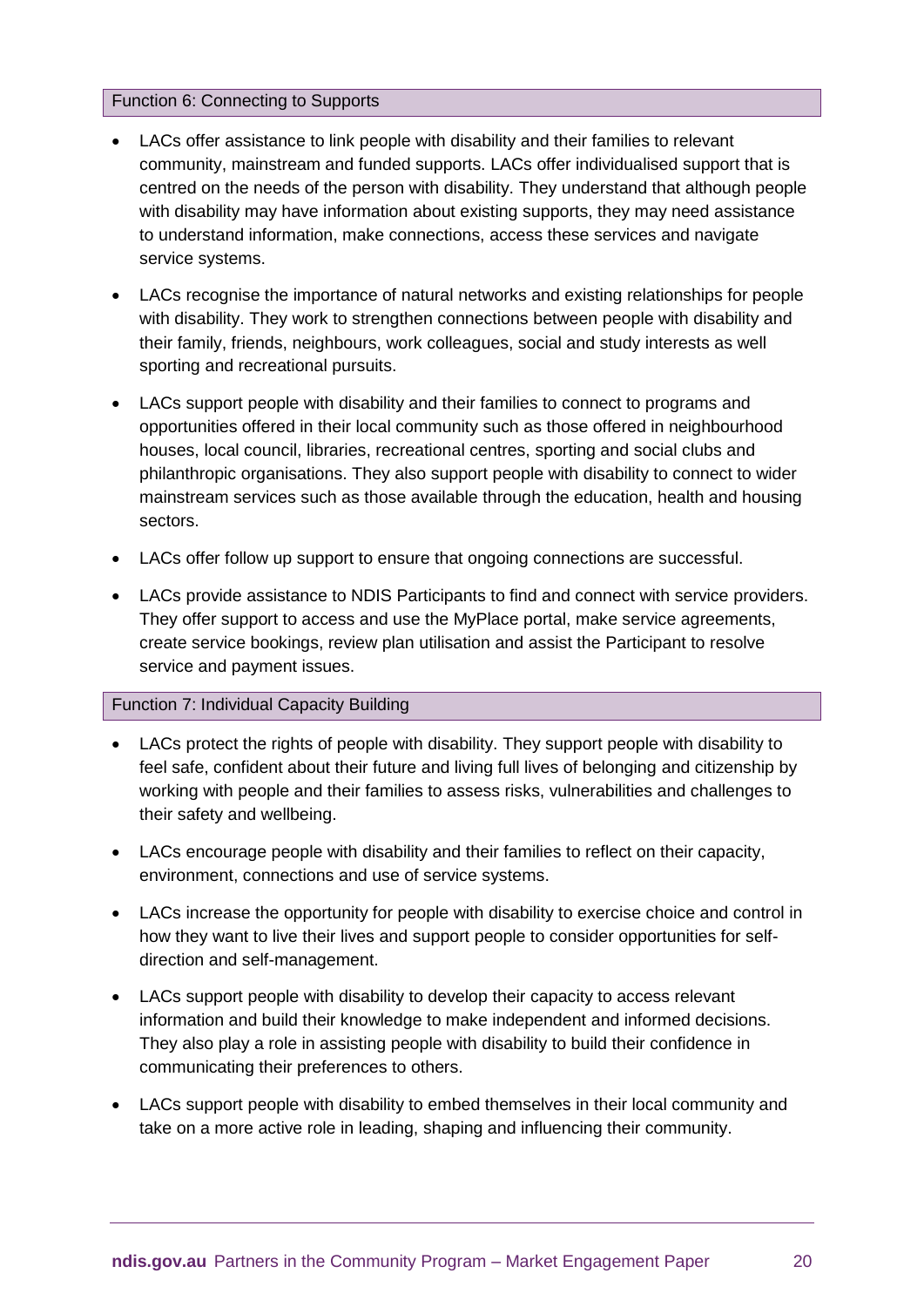LACs support NDIS Participants to build their understanding of how NDIS funding can be managed and strengthen their capacity for self-management of NDIS funds and supports.

#### Function 8: Monitoring and Check-ins

 LACs offer follow up support and check-ins to review and monitor progress towards goals. They ensure that the community, mainstream and funded services are working towards outcomes and meeting the needs of the person with disability and their family.

#### Function 9: Scheme Access Support

- LACs assist people with disability who may be eligible for the NDIS to understand the eligibility criteria and access process.
- LACs provide individualised support to people with disability, their families and carers to navigate the NDIS access process.

#### Function 10: Building plans for NDIS Participants

- LACs assist NDIS Participants by developing a plan budget, based on the individual goals and aspirations of the Participant.
- This includes completing the Participant's statement of supports using the typical support package with reference to the NDIS Act and NDIA Operational Guidelines relating to preparing a statement of supports that are reasonable and necessary.
- LACs will also provide a recommendation on how funds in the plan are to be managed, and review and submit the plan, including the reasonable and necessary declaration, for approval by an NDIA delegate.

For all functions, it is anticipated that the LAC Partner will:

- Adopt a capability building approach as a fundamental tenet to guide individuals and families or carers through their interactions with the NDIS and to build their confidence for increased independence, choice and control;
- Operate and deliver support that is aligned with the current evidence base that underpins the LAC model;
- Build on existing capabilities and resources to build individual, family or carer capacity to engage with social and economic activities and thereby reduce NDIS supports over the long term; and
- Ensure that the NDIS is delivered in a way that achieves and improves outcomes for people with disability.

# **4.5 Partner Personnel Requirements**

Ideally, the NDIA is seeking to engage Partners:

Have appropriately skilled and experienced staff: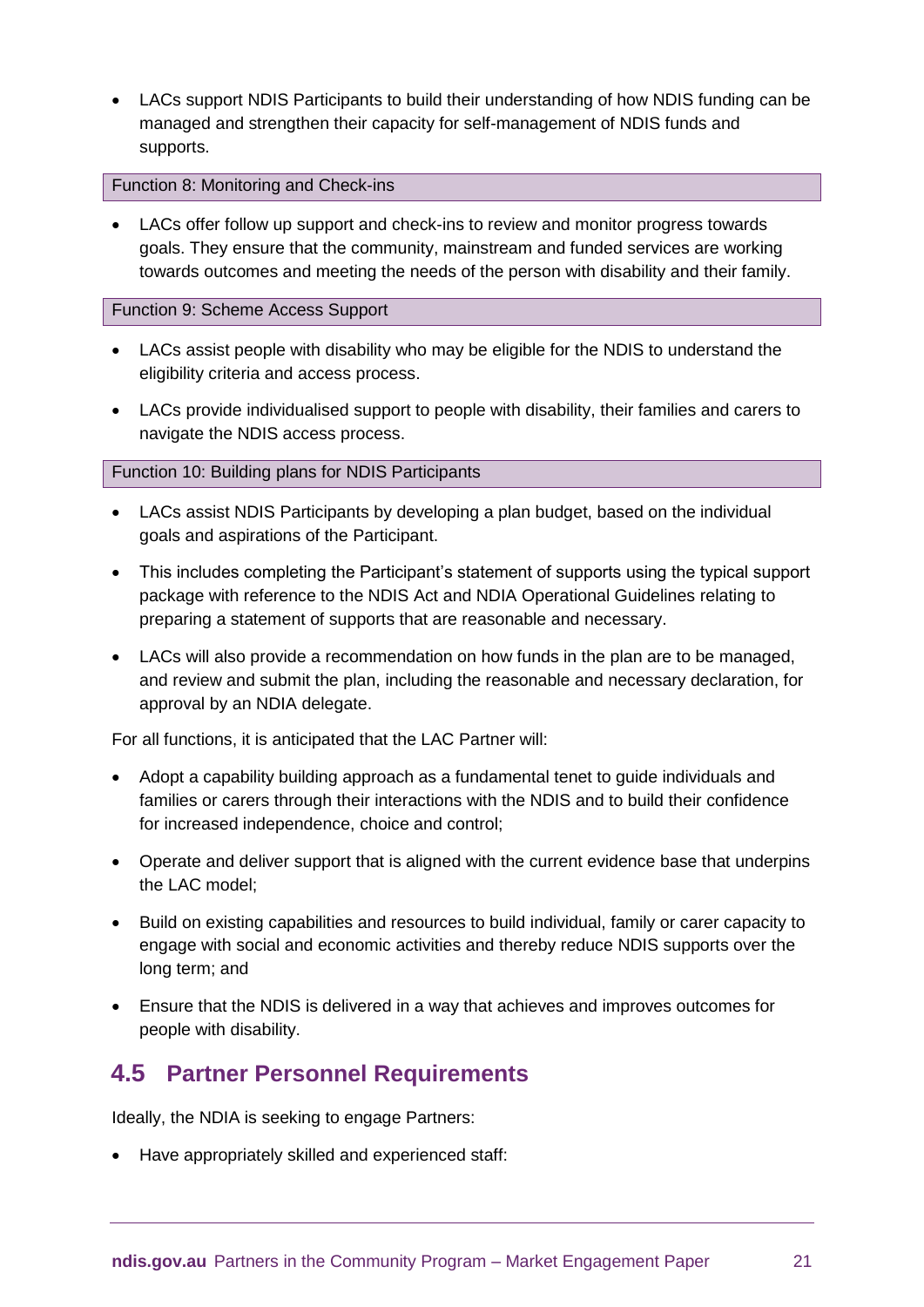- $\circ$  at a ratio of staff to active Participants that enables an individualised, flexible and efficient response;
- o who can provide all required supervision, coordination, analysis, administration and senior engagement with NDIA staff and external stakeholders;
- o with lived experience of disability and/or relevant qualifications and/or demonstrated work experience in the human services sector e.g. disability, child services, allied health, social work, community development, educators;
- $\circ$  that are based in, and or the local community;
- o from a diverse range of backgrounds at a ratio representative of the community in which they work.
- Under the Early Childhood Approach, Partners are required to employ appropriately qualified allied health professionals and educators for the delivery of early intervention strategies to children under the age of six;
- Are able to deliver services in accordance with the NDIS Act, NDIS Rules, and NDIA policies, guidance, and systems.

# **4.6 Partner Tools and Resources**

It is proposed that the following tools and resources will be provided to Partners to support the provision of services:

- The NDIA will provide training packages and support to the Partner, including training:
	- o that incorporates content provided which must be used by Partners;
	- $\circ$  for managing administrative processes associated with the supply of Services under the agreement (including the use of NDIA IT Systems); and
	- o for providing Services to different cultural groups, including Aboriginal and Torres Strait Islander people.

# **4.7 Other Requirements**

# **Transition to a better NDIS**

To improve the NDIS, the NDIA is introducing a series of improvements. These improvements are informed by consultation with the disability sector and key stakeholder groups. The NDIA anticipates making a number or improvements in relation to the PITC program. These are discussed in more detail in the following pages.

For Partners, planned improvements enable a gradual move away from work effort currently associated with Function 10 described above, to providing support through information and connection to community and mainstream supports, delivery of short-term early intervention for children with developmental concerns, investing in individual and community capacity building and having the time and skills to develop relationships to support delivery of a quality service. The planned changes will allow more time to assist participants to use their plans and progress towards their goals and achieve outcomes.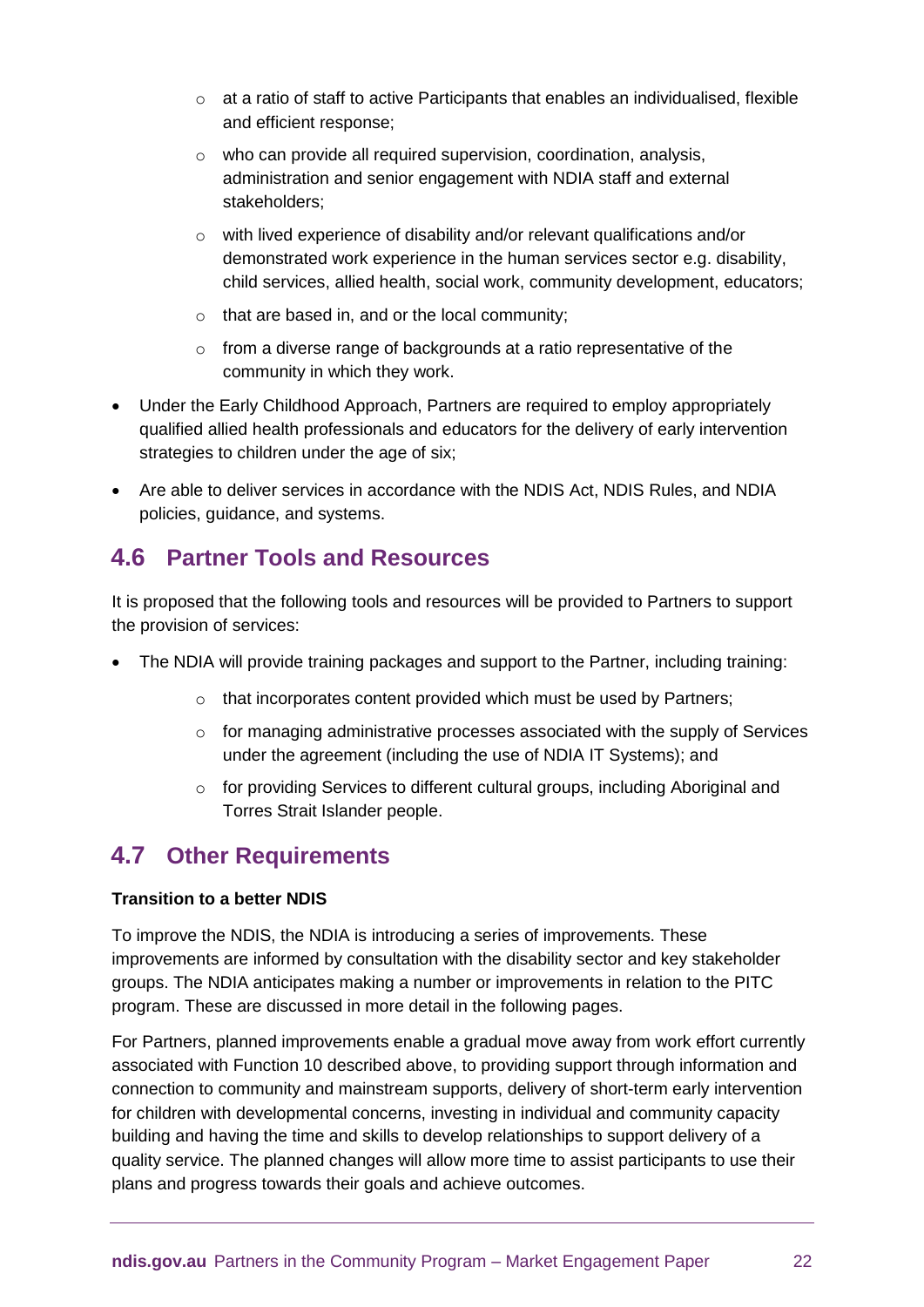The NDIA has recently undertaken a review of the Early Childhood Approach. This review is referred to as the 'EC Reset' and builds on the existing national approach, to ensure the provision of a world leading model that delivers evidence based, high quality and timely supports to young children and families. Partners are expected to continue developing their practice in accordance with the EC Reset Recommendations. More information on the EC Reset Project can be found at the below website link:

#### [EC Reset Project Update](https://www.ndis.gov.au/community/we-listened/you-said-we-heard-post-consultation-reports/supporting-young-children-and-their-families-early-reach-their-full-potential/how-were-improving-way-we-support-young-children-and-their-families)

#### **Contract Duration**

The NDIA is currently giving consideration to extending the term of Partner contracts under the future PITC program to a term of five years (plus one two-year extension option) to facilitate the effective implementation of Scheme improvements, provide security for Partners to build short to medium term operational delivery strategies and encourage workforce stability.

## **Conflict of Interest Policy for NDIS Registered Providers**

Disability supports and services funded through the NDIS are largely delivered by Registered NDIS Providers and are subject to regulation by the NDIS Quality and Safeguards Commission.

Under the PITC Program, Partner organisations are not able to provide LAC and/or EC Services in a service area/s if the organisation, its subcontractors, or any related companies are also a Registered NDIS Provider in the same service area/s.

The NDIA's position on the eligibility of Registered NDIS Providers to apply to deliver PITC services is grounded in the person-centric approach of the NDIS, and the rights of the person to exercise choice and control.

Partners work closely with Participants, their families and carers which places them in a position of influence which may, or may be seen to, impinge on a Participant's choice and control.

To minimise this influence, the NDIA's position is that there should be a clear separation between a PITC Partner and a Registered NDIS Provider.

In the current delivery of the PITC Program, organisations must either:

- cease to deliver Registered NDIS Provider services in the service area/s where they provide LAC and/or EC Services; or
- submit an application to the NDIA to continue the delivery of Registered NDIS Provider services in a service area/s due to exceptional circumstances.

There is no simple definition of what amounts to 'exceptional circumstances'. The NDIA will assess any claims that exceptional circumstances exist as part of the future PITC Program on a case by case basis.

This position may be subject to review prior to any future approach to market.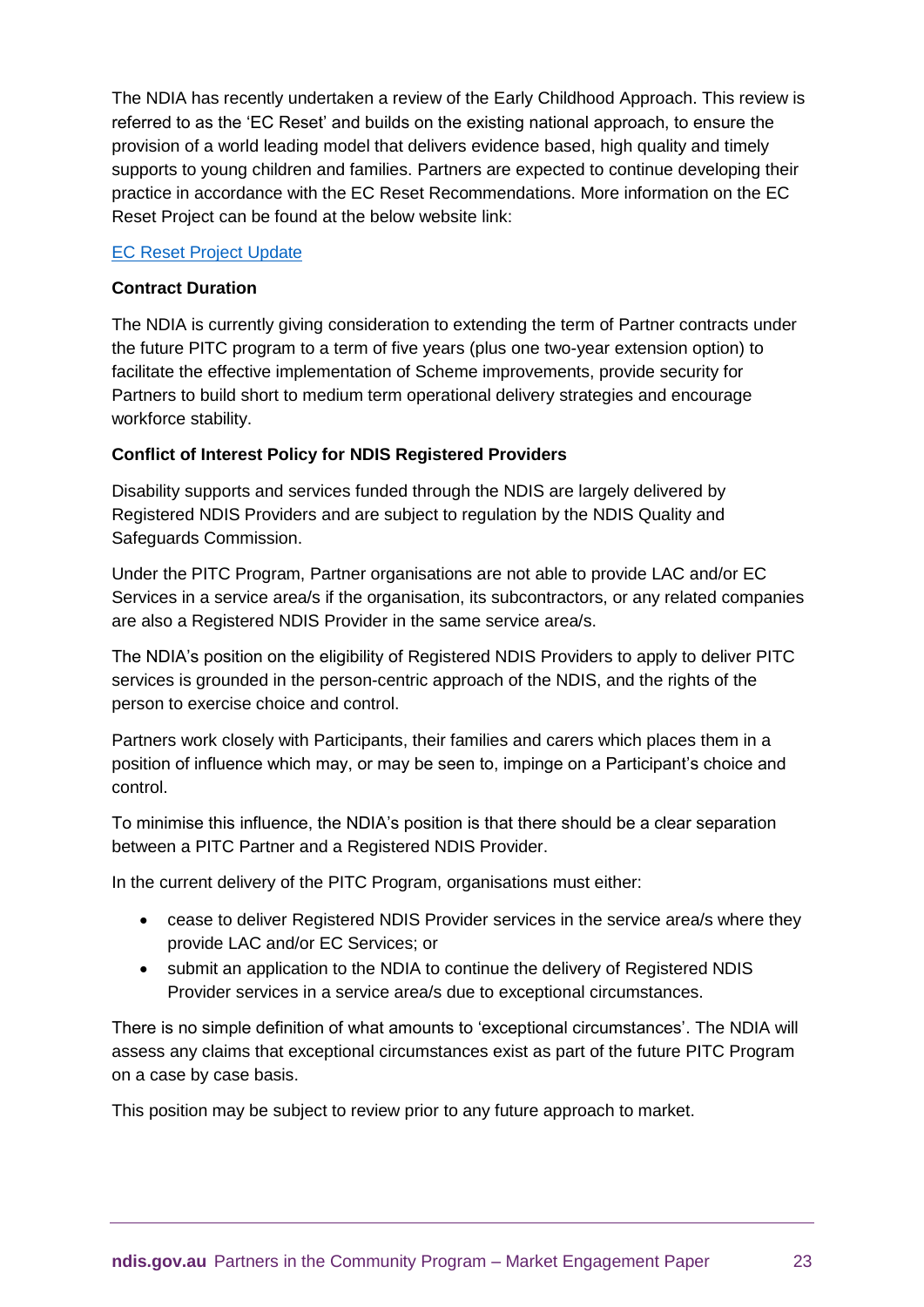# 5. Feedback - Have your say

The NDIA is particularly interested in feedback from interested organisations, and the broader sector, on the following:

- extension of PITC Partner support into some remote communities;
- ways to improve the delivery of services for specialist cohorts;
- proposed funding model to support flexible response to participant needs; and
- other general feedback relating to this information paper.

The information contained in the sections below, provides more detailed insight into these topics. An online feedback form is available [at this link](https://myform.apps.ndia.gov.au/?src=https://forms.apps.ndia.gov.au/jpgbthlbzknpuvv/marketengagementsurvey&org=ndis&theme=ndis) and a template is included at **Appendix A** for your reference. Organisations are asked to submit their responses via the online feedback form only.

Please note your responses may be used to inform the future development of the PITC program.

This information paper is not an approach to market (ATM) for the purpose of the Commonwealth Procurement Rules.

The NDIA intends to publish a summary of market feedback in December 2021. Any feedback received will be de-identified before inclusion in this summary.

# **5.1 Expanding PITC Program to some Remote Communities**

The NDIA is committed to ensuring all Australians have the opportunity to access the NDIS, regardless of where they live. Acknowledging there are a range of challenges that come with providing services to some of the country's most geographically isolated areas, the NDIA is interested in understanding a range of options that could be used to help expand its service delivery into these remote communities.

We would like to hear from organisations about their interest and capacity to deliver PITC services in remote areas. It is important to note that no decision has been made about the NDIA's future approach for delivery of the PITC Program into remote communities. Feedback received may be used in conjunction with wider consultation activities that will inform a potential refresh to the NDIA's delivery and operations in remote communities.

For the purpose of this paper, remote and very remote communities are classified as MMM6 and MMM7 [\(Modified Monash Model](https://www.health.gov.au/resources/publications/modified-monash-model-fact-sheet) - [Modified Monash Model | Australian Government](https://www.health.gov.au/health-topics/health-workforce/health-workforce-classifications/modified-monash-model#:~:text=What%20is%20the%20Modified%20Monash%20Model%3F%20The%20Modified,major%20city%20and%20MM%207%20is%20very%20remote.)  [Department of Health\)](https://www.health.gov.au/health-topics/health-workforce/health-workforce-classifications/modified-monash-model#:~:text=What%20is%20the%20Modified%20Monash%20Model%3F%20The%20Modified,major%20city%20and%20MM%207%20is%20very%20remote.).

# **Statement on the Rural and Remote Strategy 2016-2019**

The 2016–2019 NDIA Rural and Remote Strategy (Strategy) was developed to guide the roll out of the NDIS in rural and remote Australia during transition. The Strategy recognised that people with disability in rural and remote Australia, including Aboriginal and Torres Strait Islander people, might require additional support to access the NDIS, receive an NDIS plan and use their supports. As at 31 March 2021, 6,664 people with disability living in remote and very remote locations were receiving NDIS support, an increase of 342 per cent over the past three years.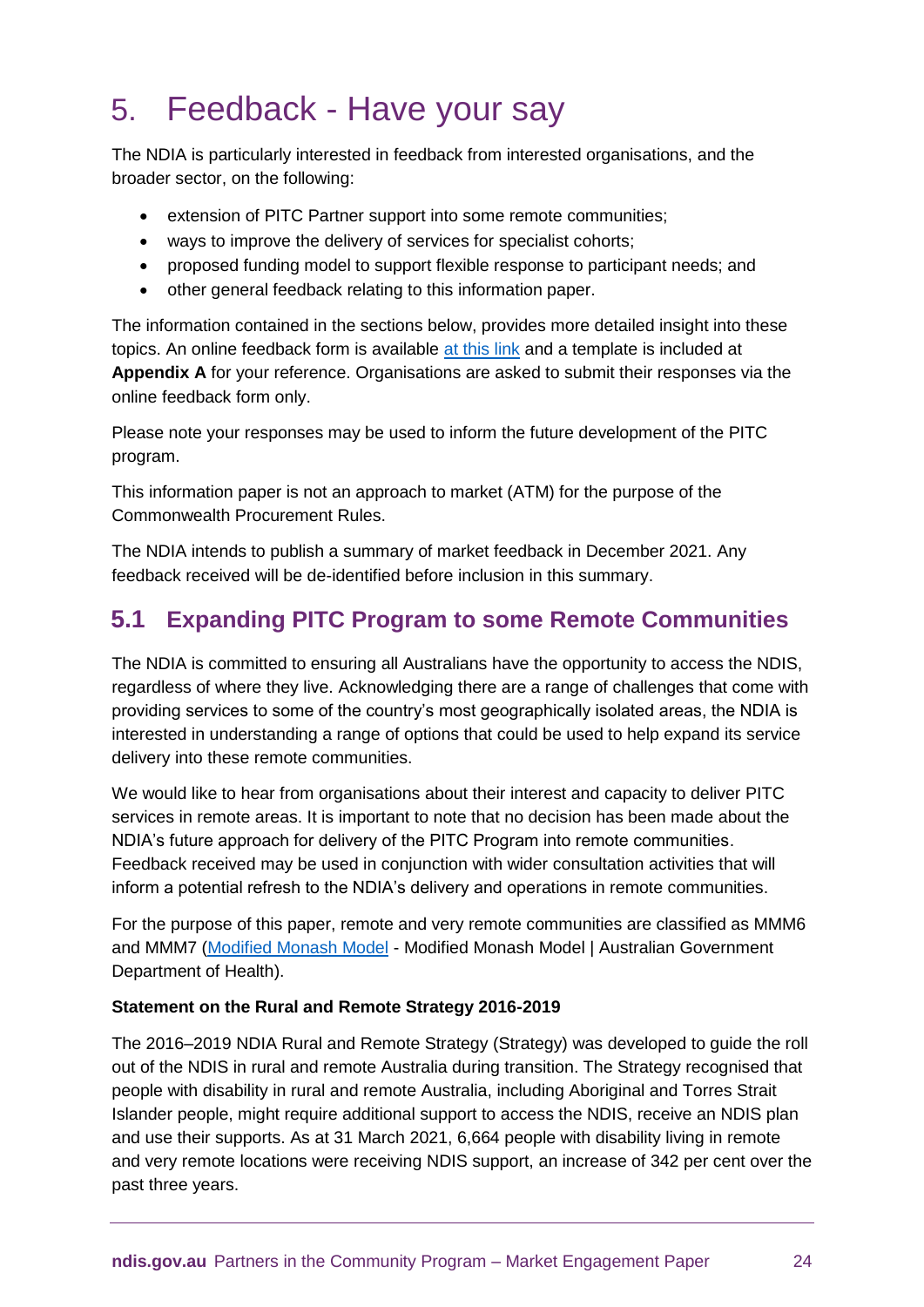The NDIA has announced that we are [reviewing the Strategy](https://www.ndis.gov.au/about-us/strategies/rural-and-remote-strategy) and will develop a position statement on remote service delivery in 2021-22 to further enhance the NDIS experience and outcomes for people with disability and children with developmental delay (including developmental concerns) living in remote Australia.

Further, the NDIA has released a [progress update](https://www.ndis.gov.au/about-us/strategies/aboriginal-and-torres-strait-islander-strategy) on the Aboriginal and Torres Strait Islander Engagement Strategy detailing the Agency's key activities over the past four years against the 10 priority areas identified in the Strategy. The update also articulates additional actions to drive the Aboriginal and Torres Strait Islander Engagement Strategy over the next 18 months.

# **Current PITC Program coverage and opportunity for expansion**

The PITC Program is currently offered in 72 service areas across Australia, excluding those areas classified as greater than 50 per cent remote or very remote (MM6 and MM7 classification). The NDIA is reviewing this 50 per cent threshold with the view that coverage could be expanded to communities beyond these areas **[See Figure 1].** Further information about current Program coverage is also available on the [NDIS Website.](https://www.ndis.gov.au/understanding/ndis-each-state)

The NDIA is considering a number of factors to determine suitability for the expansion of the PITC Program to remote areas, including:

- General population and population density;
- Number of Persons with a disability [\(ABS Data by Region\)](https://dbr.abs.gov.au/);
- Number of active Participants [\(NDIS Interactive Data Tool;](https://data.ndis.gov.au/explore-data))
- Thin market considerations including number of NDIS Registered Providers of Supports [\(NDIS Interactive Data Tool\)](https://data.ndis.gov.au/explore-data);
- Existing community infrastructure (NGOs and other government programs).

The NDIA acknowledges that local context and situations vary between different remote communities and is therefore seeking feedback from the market as to the suitability of the PITC Program in specific locations.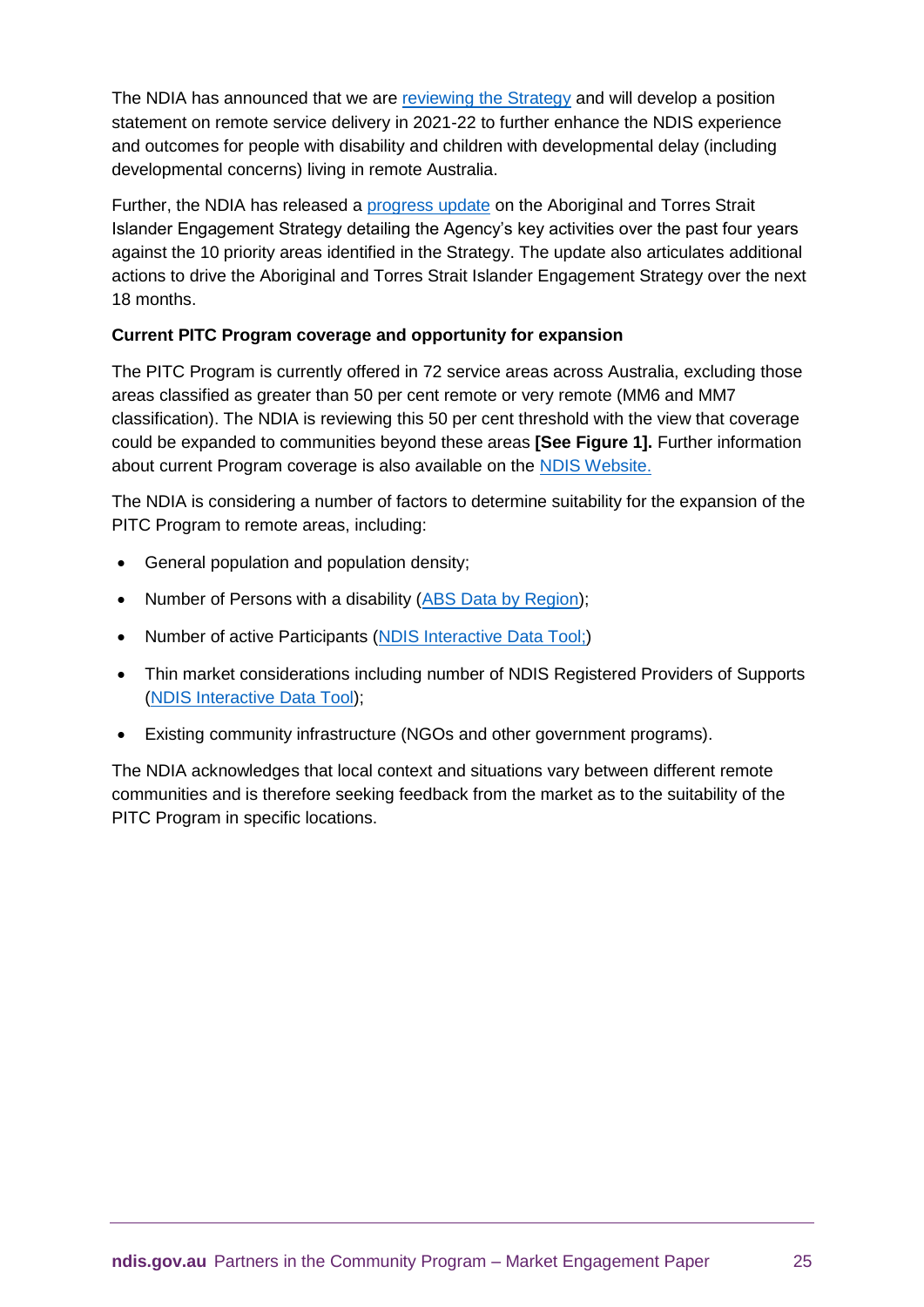**Figure 1** – indicates the service areas where the PITC program is currently delivered.



Serviced by Partners in the Community (PiTC) Rural and Very Remote



#### **Points for consideration regarding Partner Coverage**

Some of the points we are asking organisations to consider when providing feedback via the online feedback form found [at this link,](https://myform.apps.ndia.gov.au/?src=https://forms.apps.ndia.gov.au/jpgbthlbzknpuvv/marketengagementsurvey&org=ndis&theme=ndis) include:

- 1. What is your organisation's interest in delivering the PITC Program in remote communities/your remote community?
- 2. Which of the PITC Program functions (described under sections 4.3 and 4.4 above) does your organisation have the capability and capacity to deliver in remote communities?
- 3. What current experience and capability does your organisation have in remote delivery?
- 4. Does your organisation have existing networks in remote communities/your remote community that could be leveraged in delivering PITC services?
- 5. Which service delivery models would/does your organisation use/consider to deliver services to remote communities/your remote community?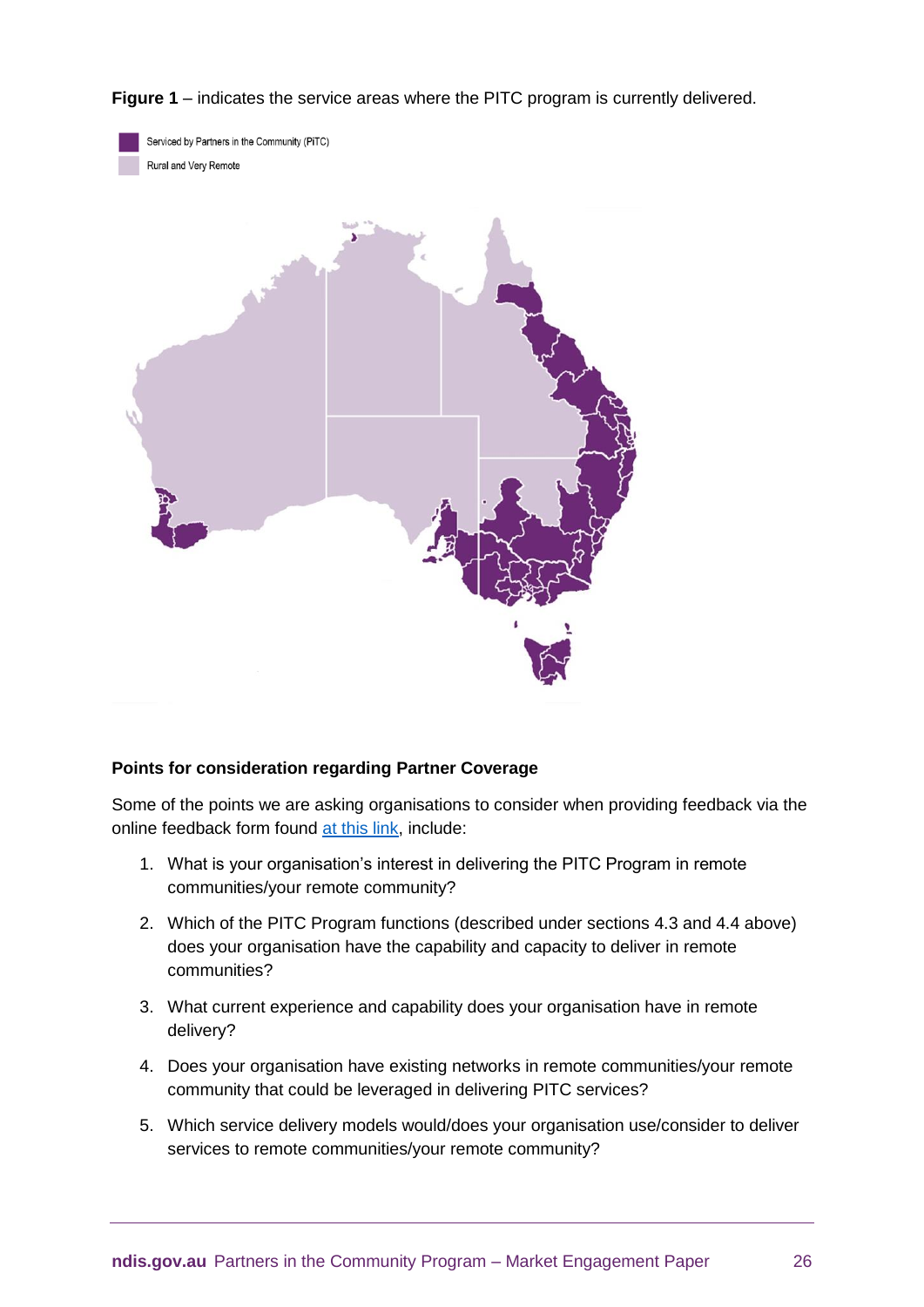- 6. Are there gaps and challenges your organisation experiences/anticipates in remote delivery that would require a level of further support from the NDIA?
- 7. Would the introduction of Remote/Very Remote Coverage impact your cost model and to what aspects of your service model (e.g. travel time and travel costs, penalty rates, loading etc.)?
- 8. How could your organisation facilitate earlier access to services for those who would benefit most from early childhood intervention in remote areas (children with development delay (including developmental concerns) or disability)?
- 9. How could your organisation meet the diverse needs of people living in remote areas, including but not limited to cultural and linguistic diversity (with a strong emphasis on multiple Australian Indigenous languages) and cultural sensitivity/community connection for First Nations people?
- 10. In addition to the factors discussed in Section 5.1 above, are there other factors that the NDIA should be considering to determine opportunity for the expansion of the PITC Program?
- 11. Please indicate the remote and very remote (MMM 6&7) localities that you currently have a presence in, are interested in expanding to, or have existing networks in (select current/interest/network for each).

# **5.2 Specialisation**

Our Partners are often the primary touchpoint for Participants, making them the face of the Scheme in many communities. A key design feature of the PITC Program is the emphasis on building trusting relationships and getting to know people with disabilities and children with developmental delay (including developmental concerns) in the context of their family, friends, culture and community, and being based in and connected to the local community.

Through recent consultation and feedback, Scheme Participants have told us that understanding of their disability is an important part of building a trusted relationship. In response to this feedback, the NDIA is seeking to further diversify the Partner workforce skillset and increase alignment to specific customer cohorts.

While it is recognised that the current PITC Program in general offers value-add services for a large proportion of customer cohorts, examples of opportunities for further specialisation include the following cohorts:

- Culturally and linguistically diverse communities (CALD);
- People identifying as LGBTIQA+;
- Specific disability groups;
- Aboriginal and Torres Strait Islander communities; and
- Rural and remote communities.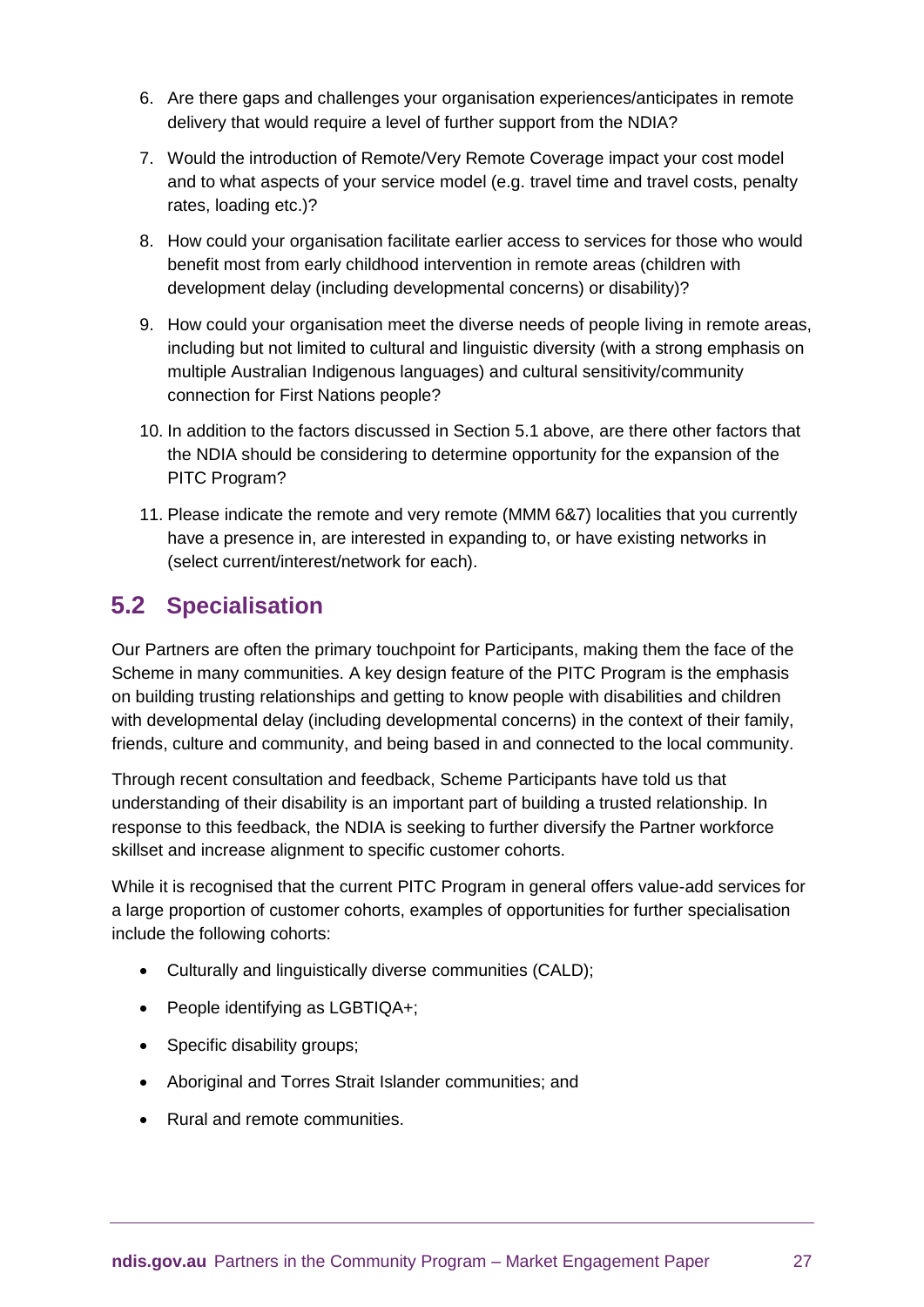Under the future PITC program, it is anticipated that Partners will consider options and innovations to maximise the availability of staff with disability or cohort specific knowledge that can be aligned to meeting the needs of a broad range of customers.

## **Points for Consideration regarding Specialisation**

Some of the points we are asking organisations to consider when providing feedback via the online feedback form found [at this link,](https://myform.apps.ndia.gov.au/?src=https://forms.apps.ndia.gov.au/jpgbthlbzknpuvv/marketengagementsurvey&org=ndis&theme=ndis) include:

- 1. Which PITC Program functions would your organisation be interested in applying an increased focus on specialisation?
- 2. Which cohorts would your organisation be interested in applying/providing an increased focus on specialisation?
- 3. Please indicate which mechanisms your organisation is likely to consider in meeting customer preferences regarding specialisation of services.
- 4. If your organisation is entirely specialised (e.g. disability type, Aboriginal and Torres Strait Islander, CALD), what are your preferences for supporting specialisation in the PITC program?
- 5. Are there other ideas that the NDIA should be considering to enhance the specialisation of PITC services?

# **5.3 Funding Model**

## **Background**

Historically, the NDIA has funded the Program through a grant-based model. This approach relied on Agency forecasts to predict volumes and work effort, with payments made to Partners in advance on a fixed, monthly basis, with periodic acquittals.

During NDIS transition, Partners were required to deliver services during periods of fluctuation in workflow. This included being responsive to transition arrangements for state and Commonwealth programs, responding to individual Participant needs and to higher than expected volumes of new Participants entering the Scheme.

Increased stability in requirements and workflow as the Scheme moves beyond transition now provides an opportunity for the NDIA to align contractual and funding mechanisms to meet Program outcomes.

#### **Current Challenges**

There are known issues with the current funding model. These include:

- Partners have reported challenges in managing the delivery of the full scope of services, given additional volumes and work requirements;
- the current model does not incentivise innovation or efficiency;
- there is a lack of flexibility to respond to unexpected variations in workflow and volumes;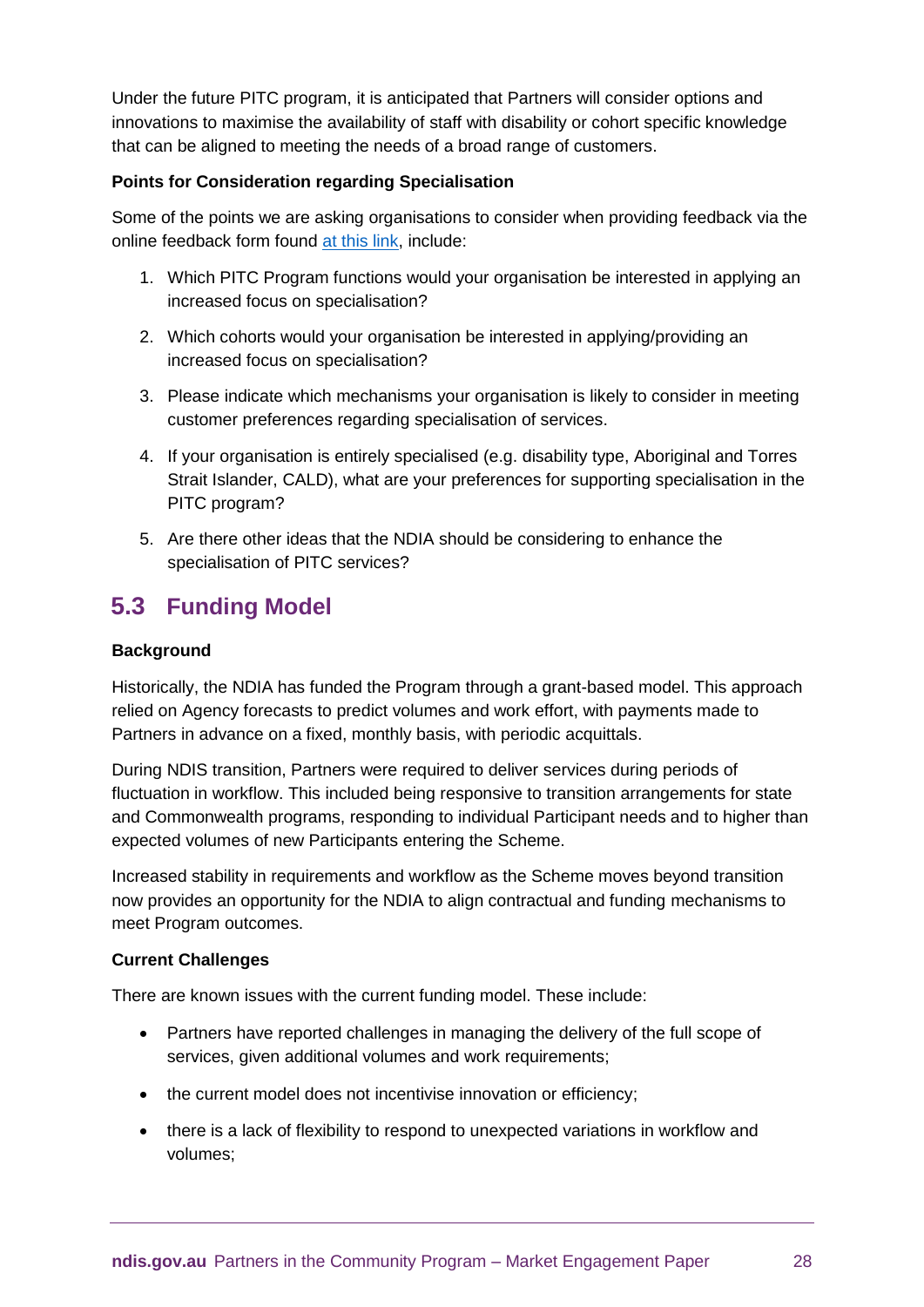- there is a lack of transparency for specific work types, and reduced ability for the Agency to report on return on investment from the Program; and
- the grant-based model requires completion of acquittals, which creates additional administration for Partners.

#### **Proposed PITC Program Funding Model**

This information is designed to give organisations an opportunity to provide feedback to the Agency on the proposed funding model.

To support development of a revised funding model, the NDIA has conducted a review of other similar programs.

Improvements to the funding model are proposed to:

- increase innovation that leads to improved Participant outcomes;
- improve flexibility of service delivery;
- reduce administrative burden for Partners;
- improve operational efficiencies, facilitating program and market sustainability;
- increase transparency of performance; and
- increase the ability of the NDIA to measure improved outcomes for Participants from the Program.

Key features of the proposed funding model under consideration for the future PITC Program include:

- Funding service provision using a part-fixed, part-variable model. **Tables 1 - 6** below provide an overview of the proposed fixed and variable components, and associated LAC and EC Functions;
- Payment terms under a revised funding model may include a shift to payment in arrears;
- Variable funded items may be paid at either of two points:
	- o upon initiation of service; or
	- o upon completion.
- Work items will be costed based on a fee schedule;
- Invoices will include work effort to deliver fixed and variable services, as per verifiable data extracted from the relevant NDIA Business System (which is accessible by both the NDIA and the Partner);
- Funding items noted as fixed are entirely fixed with no variable component;
- The NDIA recognises the importance of balancing the perceived risk to Partners, while maintaining adequate incentives for innovation and efficient service delivery. It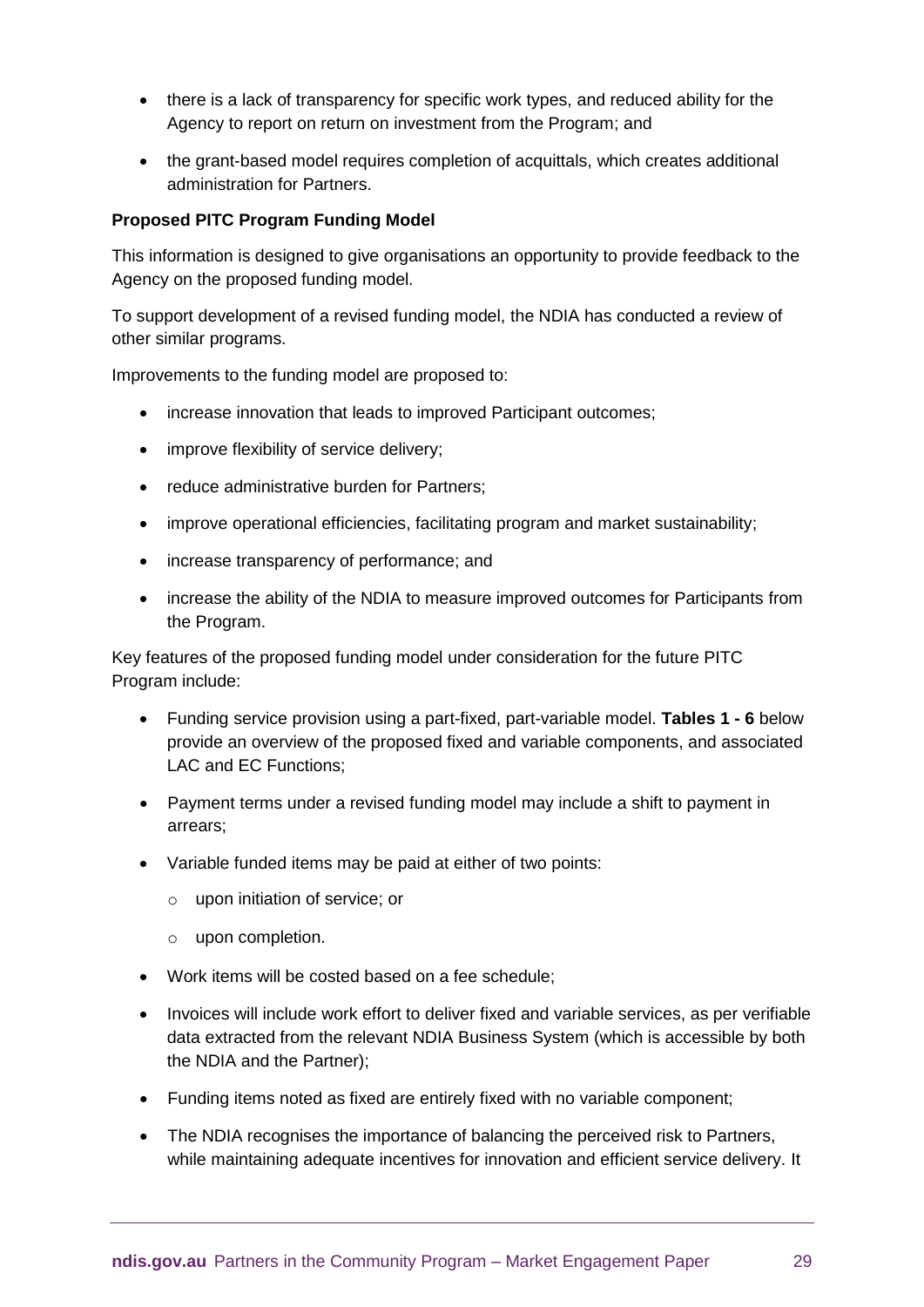is intended that the fixed payment component would provide funding certainty to Partners throughout the course of the contract.

## **Proposed LAC Fee Schedule**

Table 1 - Services for Scheme Customers<sup>2</sup> 9 years and over

| ID  | <b>Work item</b>           | <b>LAC Functions</b>                      | <b>Modality</b> |
|-----|----------------------------|-------------------------------------------|-----------------|
| 1.1 | Community                  | Function 1: Community Capacity Building   | Fixed           |
|     | <b>Capacity Building</b>   | Function 2: Community Engagement          |                 |
|     | and Engagement             |                                           |                 |
| 1.2 | General                    | Function 3: Information Provision         | Fixed           |
|     | Information                |                                           |                 |
|     | <b>Provision and Front</b> |                                           |                 |
|     | of House Services          |                                           |                 |
| 1.3 | Substantive /              | Function 4: Information Gathering         | Variable        |
|     | <b>Ongoing Services</b>    | Function 5: Developing Goals and          |                 |
|     | for Customers              | Aspirations                               |                 |
|     |                            | Function 6: Connecting to Supports        |                 |
|     |                            | Function 7: Individual Capacity Building  |                 |
|     |                            | Function 8: Monitoring and Check-ins      |                 |
| 1.4 | Access requests            | <b>Function 9: Scheme Access Requests</b> | Fixed           |

#### **Table 2** - Services for Scheme Participants aged 9 years and over

| ID  | <b>Work item</b>     | <b>LAC Functions</b>                 | <b>Modality</b> |
|-----|----------------------|--------------------------------------|-----------------|
| 2.1 | <b>First Plan</b>    | Function 4: Information Gathering    | Variable        |
|     |                      | Function 5: Developing Goals and     |                 |
|     |                      | Aspirations                          |                 |
|     |                      | Function 10: Building plans for NDIS |                 |
|     |                      | Participants                         |                 |
| 2.2 | Plan                 | Function 6: Connecting to Supports   | Variable        |
|     | Implementation       |                                      |                 |
| 2.3 | Monitoring and       | Function 8: Monitoring and Check-ins | Variable        |
|     | Check Ins            | Function 4: Information Gathering    |                 |
|     |                      | Function 5: Developing Goals and     |                 |
|     |                      | Aspirations                          |                 |
| 2.4 | Plan Variation (Plan | Function 4: Information Gathering    | Variable        |
|     | Review)              | Function 5: Developing Goals and     |                 |
|     |                      | Aspirations                          |                 |
|     |                      | Function 10: Building plans for NDIS |                 |
|     |                      | Participants                         |                 |

#### **Table 3** - Establishment Costs

-

| <b>ID</b>   | <b>Work item</b>           | <b>Modality</b> |
|-------------|----------------------------|-----------------|
| $\vert 5.1$ | <b>Establishment Costs</b> | Fixed           |

 $2 *$ Scheme Customers refers to individuals with a disability who are not yet, or who are not eligible to become NDIS Participants.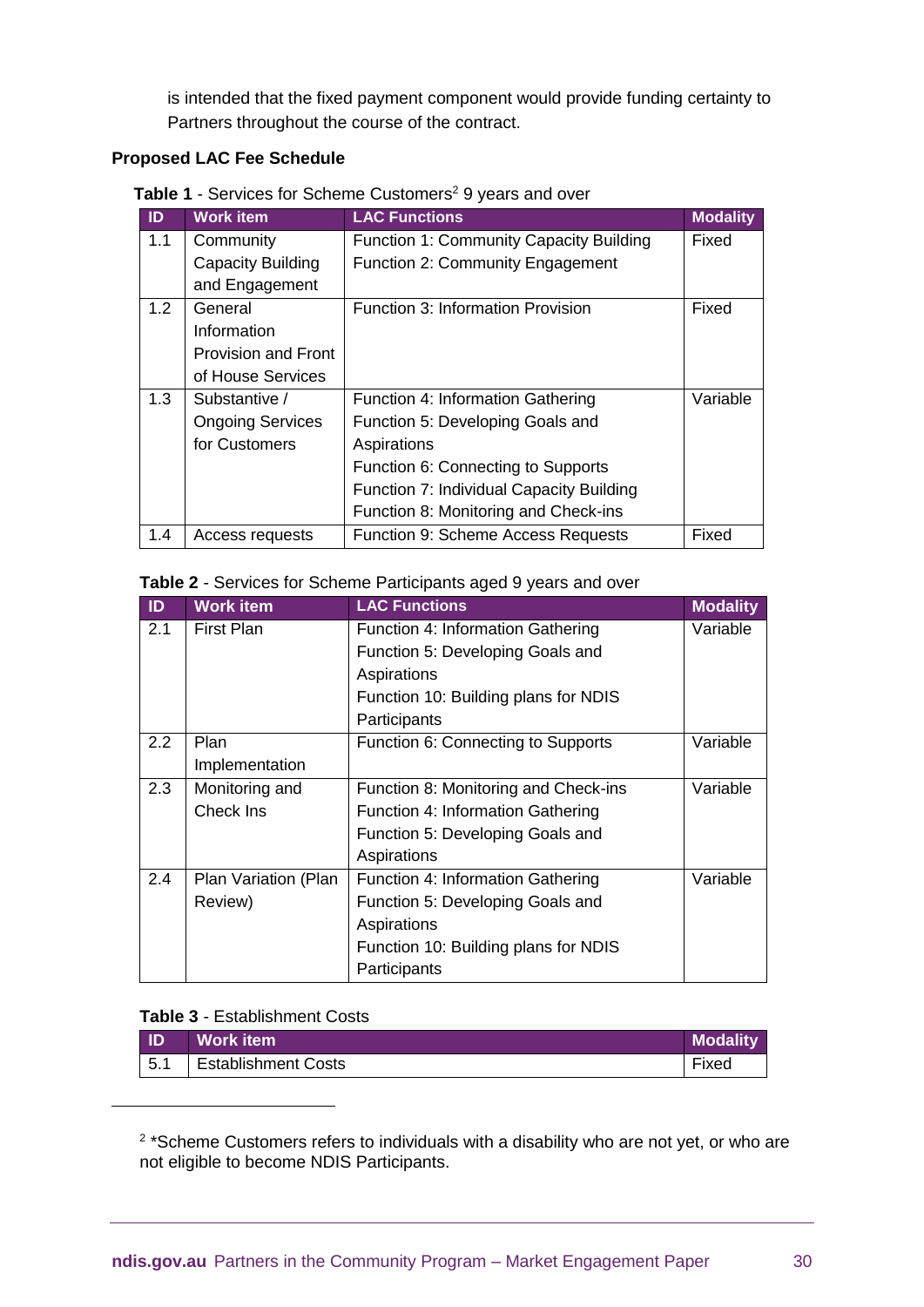#### **Proposed EC Fee Schedule**

#### **Table 4** - Services for Scheme Customers under 9 years

| ID  | <b>Work item</b>         | <b>EC Functions</b>                      | <b>Modality</b> |
|-----|--------------------------|------------------------------------------|-----------------|
| 3.1 | Community                | Function 1: Community Capacity Building  | Fixed           |
|     | <b>Capacity Building</b> | Function 2: Community Engagement         |                 |
|     | and Engagement           |                                          |                 |
| 3.2 | Initial Supports and     | <b>Function 3: Information Provision</b> | Fixed           |
|     | Initial Assessment       | Function 4: Assessment and Information   |                 |
|     |                          | Gathering                                |                 |
| 3.3 | Short-Term Early         | Function 5: Developing Goals and         | Variable        |
|     | Intervention (under      | Aspirations                              |                 |
|     | 7 years)                 | Function 6: Connecting to Supports       |                 |
|     |                          | Function 7: Individual Capacity Building |                 |
|     |                          | Function 8: Monitoring and Check-ins     |                 |
| 3.4 | <b>Access Requests</b>   | Function 9: Scheme Access Support        | Fixed           |

| Table 5 - Services for Scheme Participants under 9 years |
|----------------------------------------------------------|
|----------------------------------------------------------|

| ID  | <b>Work item</b>     | <b>EC Functions</b>                    | <b>Modality</b> |
|-----|----------------------|----------------------------------------|-----------------|
| 4.1 | <b>First Plan</b>    | Function 4: Assessment and Information | Variable        |
|     |                      | Gathering                              |                 |
|     |                      | Function 5: Developing Goals and       |                 |
|     |                      | Aspirations                            |                 |
|     |                      | Function 10: Building plans for NDIS   |                 |
|     |                      | Participants                           |                 |
| 4.2 | Plan                 | Function 6: Connecting to Supports     | Variable        |
|     | Implementation       |                                        |                 |
| 4.3 | Monitoring and       | Function 8: Monitoring and Check-ins   | Variable        |
|     | Check Ins            |                                        |                 |
| 4.4 | Plan Variation (Plan | Function 4: Assessment and Information | Variable        |
|     | Review)              | Gathering                              |                 |
|     |                      | Function 5: Developing Goals and       |                 |
|     |                      | Aspirations                            |                 |
|     |                      | Function 10: Building plans for NDIS   |                 |
|     |                      | Participants                           |                 |

#### **Table 6** - Establishment Costs

| <b>ND</b>   | Work item                  | <b>Modality</b> |
|-------------|----------------------------|-----------------|
| $\vert 5.1$ | <b>Establishment Costs</b> | --<br>Fixed     |

The PITC Program will be delivered within a defined program budget over the course of the contract term. The NDIA and Partners will work together to ensure provision of services is appropriate to the volumes and demand. If demand is significantly less than estimated over a defined period of time, the Partner will work with the NDIA to implement strategies to reinvest in enhancements within the Program.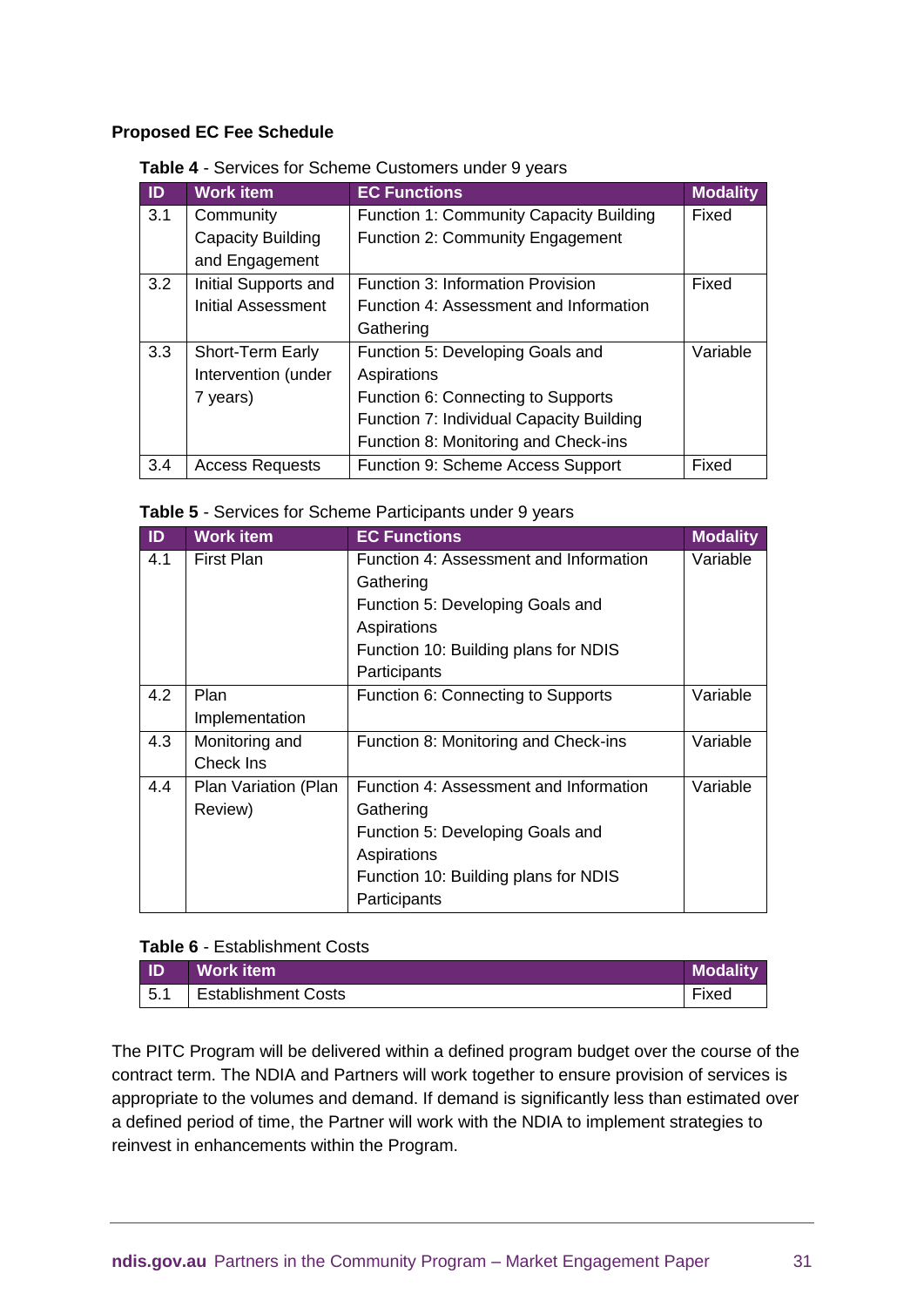The NDIA may consider some variations to the funding model for NDIS services delivered in remote areas.

There are some features of the current funding model that will be retained:

- Establishment costs the NDIA will reasonably fund the capital costs to scale businesses to deliver Early Childhood and/or Local Area Coordination services; and
- Delivery of community capacity building will continue to be paid as a fixed fee monthly payment.

Based on the outcomes of market feedback, the proposed funding model is subject to change.

# **Points for consideration regarding the proposed funding model**

Some of the points we are asking organisations to consider when providing feedback via the online feedback form found [at this link,](https://myform.apps.ndia.gov.au/?src=https://forms.apps.ndia.gov.au/jpgbthlbzknpuvv/marketengagementsurvey&org=ndis&theme=ndis) include:

- 1. After reading this information on the key features of the proposed PITC funding model, how has your level of interest in delivering Early Childhood and/or Local Area Coordination services changed?
- 2. Please indicate which feature(s) of the proposed funding model may be a barrier to your organisation delivering Early Childhood and/or Local Area Coordination Services (select multiple).
- 3. Do you perceive a risk to your organisation due to the part-fixed/ part-variable model, which would deter you from considering future involvement in the PITC program?
- 4. Please indicate what changes your organisation believes may improve the proposed PITC program funding model.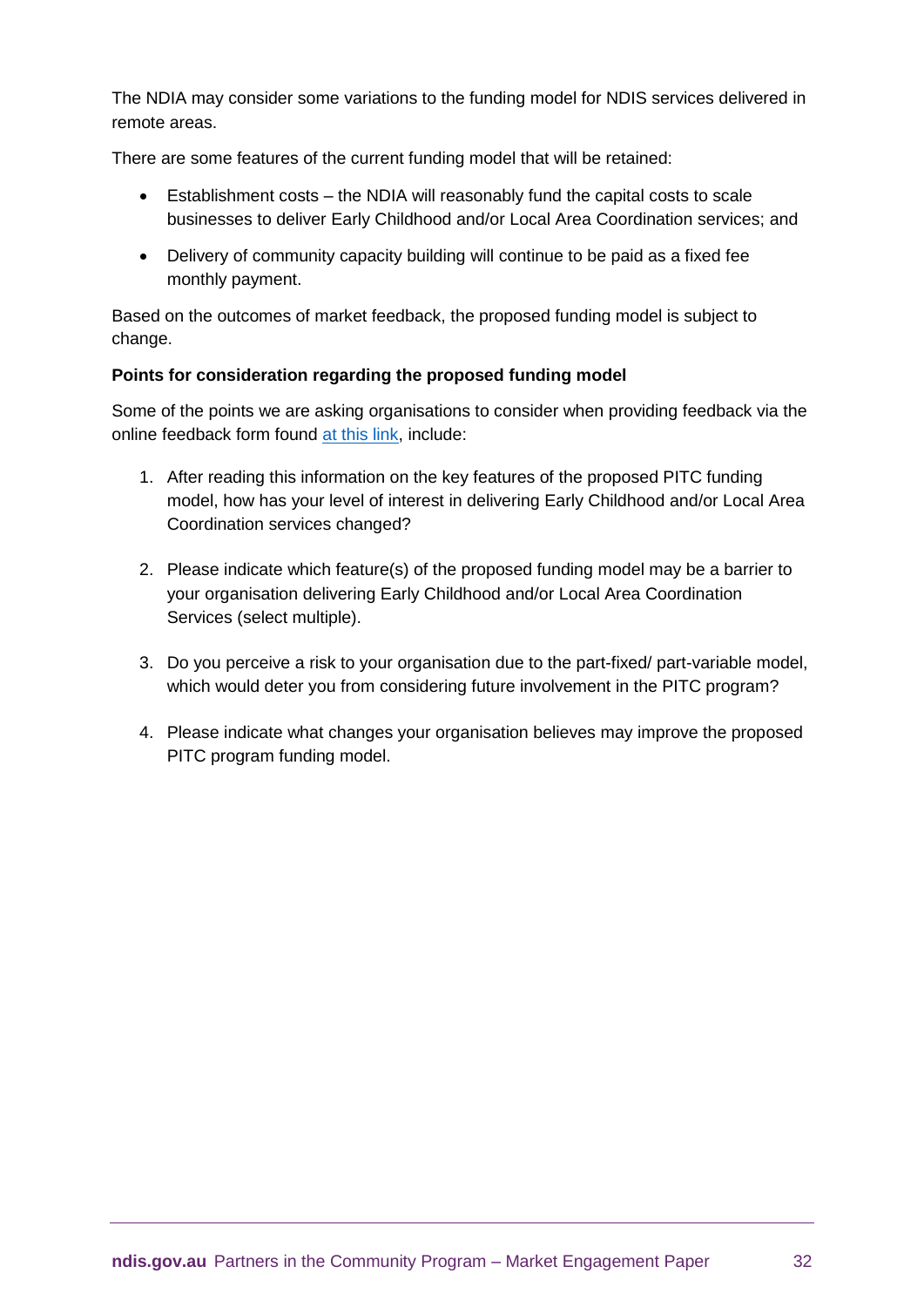# 6. Next Steps

The NDIA invites all interested organisations to review the information contained in this paper and provide written feedback via the [online feedback form.](https://myform.apps.ndia.gov.au/?src=https://forms.apps.ndia.gov.au/jpgbthlbzknpuvv/marketengagementsurvey&org=ndis&theme=ndis)

You may also register your interest to attend one of our online engagement sessions. Online sessions will be held with interested organisations to gather feedback on the proposed funding model, extending Partner coverage to some remote areas, and ways for improving specialisation of services for the PITC program.

Feedback from the survey and engagement sessions may be considered in the development of the future PITC Program, prior to a future sourcing activity in early 2022.

Following completion of market engagement activities, a summary of feedback will be shared with the market in December 2021.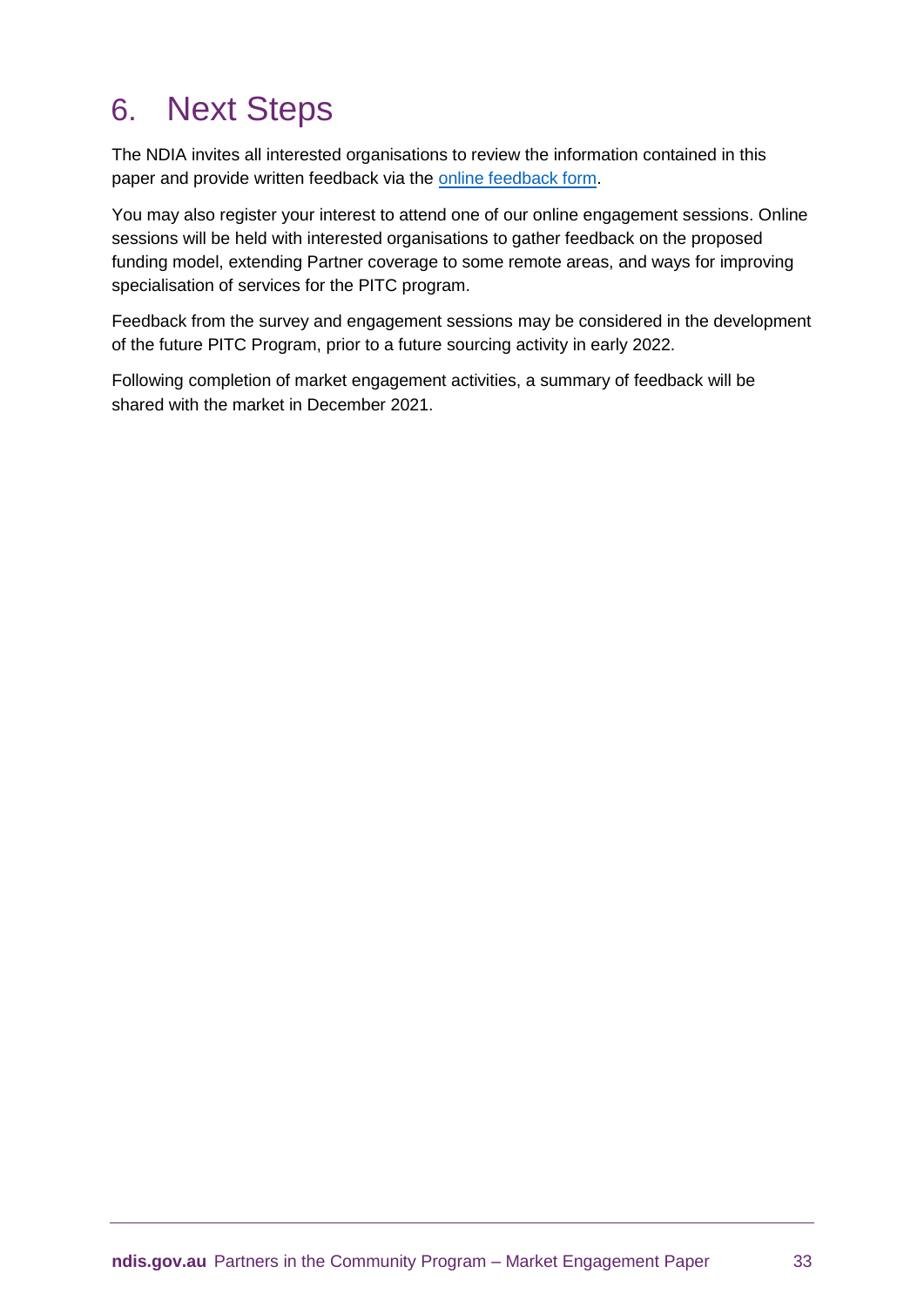# 7. Glossary

| <b>Term</b>                                                            | <b>Definition</b>                                                                                                                                                                                                                                                                                                                                                                                                                                                                                                                                                                                                                                                                                                               |  |
|------------------------------------------------------------------------|---------------------------------------------------------------------------------------------------------------------------------------------------------------------------------------------------------------------------------------------------------------------------------------------------------------------------------------------------------------------------------------------------------------------------------------------------------------------------------------------------------------------------------------------------------------------------------------------------------------------------------------------------------------------------------------------------------------------------------|--|
| <b>Access</b>                                                          | Term used when eligibility for the NDIS is confirmed as a result of<br>meeting the Access criteria set out in the Act and Rules.                                                                                                                                                                                                                                                                                                                                                                                                                                                                                                                                                                                                |  |
| <b>Culturally and</b><br>Linguistically<br><b>Diverse (CALD)</b>       | People from other cultures outside Australia, or people who speak a<br>language other than English.                                                                                                                                                                                                                                                                                                                                                                                                                                                                                                                                                                                                                             |  |
| <b>Delegate</b>                                                        | An NDIA staff member who can exercise or perform legislative powers<br>and functions, such as making Access decisions or Plan approvals,<br>according to the particular level of delegation they hold.                                                                                                                                                                                                                                                                                                                                                                                                                                                                                                                          |  |
| Developmental<br>Delay (DD)                                            | A specific description under the NDIS Act (s.9) for a delay in the<br>development of a child under 6 years of age that:<br>a) is attributable to a mental or physical impairment or a<br>combination of mental and physical impairments; and<br>b) results in substantial reduction in functional capacity in one or<br>more of the following areas of major life activity:<br>(i) self-care;<br>(ii) receptive and expressive language;<br>(iii) cognitive development;<br>(iv) motor development; and<br>c) results in the need for a combination and sequence of special<br>interdisciplinary or generic care, treatment or other services that<br>are of extended duration and are individually planned and<br>coordinated. |  |
| <b>Early Childhood</b><br><b>Early Intervention</b><br>(ECEI) Approach | This is the current approach delivered by the NDIS to support children<br>aged under seven years with developmental delay or disability and<br>their families/carers to achieve better long-term outcomes through<br>support services in their local community, regardless of diagnosis. The<br>ECEI Approach is based on the principles of best practice in ECI and<br>allows for access to timely, targeted and individualised early childhood<br>intervention supports for children.                                                                                                                                                                                                                                         |  |
| <b>Early Childhood</b><br><b>Intervention (ECI)</b>                    | The services and supports that children with developmental delay or<br>disability and their families receive during the early years, when the<br>child is developing most rapidly. ECI is delivered for children and<br>families by qualified early childhood intervention teams of allied health<br>professionals and early childhood educators. These teams will usually<br>include allied health professionals such as speech pathologists and<br>occupational therapists but don't usually name the therapy type as<br>child development needs have to be supported holistically.                                                                                                                                           |  |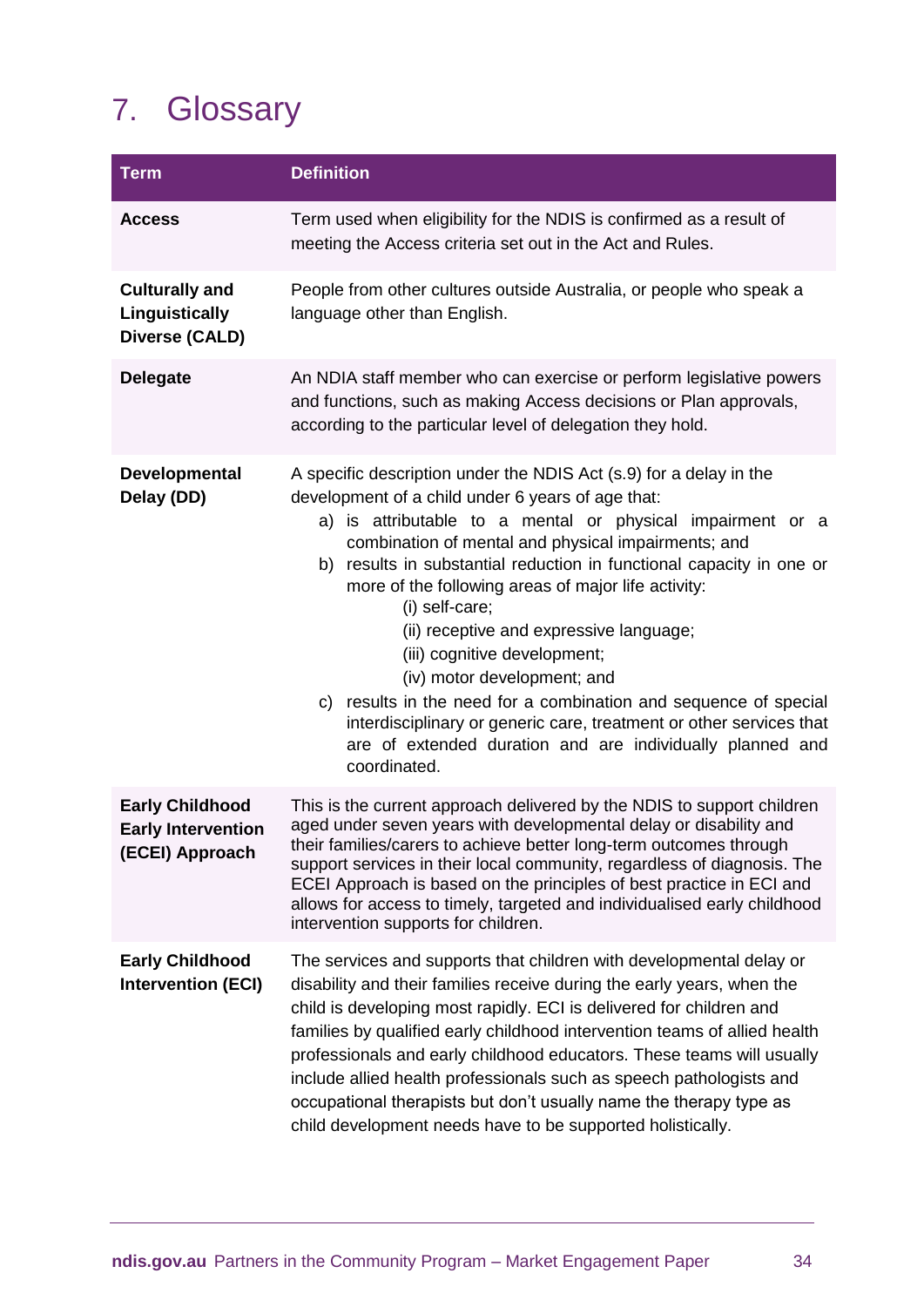| <b>Term</b>                                                | <b>Definition</b>                                                                                                                                                                                                                                                                                                                                                                                                                                                                                                                                                                                       |
|------------------------------------------------------------|---------------------------------------------------------------------------------------------------------------------------------------------------------------------------------------------------------------------------------------------------------------------------------------------------------------------------------------------------------------------------------------------------------------------------------------------------------------------------------------------------------------------------------------------------------------------------------------------------------|
| <b>Early Childhood</b><br><b>Partners</b><br>(EC Partners) | Early Childhood Partners (or EC Partners) deliver services and<br>supports on behalf of the NDIA as Partners in the Community (PiTC) to<br>participants and non-participants under 7 years old and their<br>families/carers. EC Partners have teams of allied health professionals<br>and early childhood educators who are contracted to deliver the ECEI<br>Approach for children and families in the community. The term EC<br>Partner may refer to either the Partner organisation or the staff working<br>within that organisation.                                                                |
| <b>Goals</b>                                               | Statements to describe the objectives and aspirations of the participant<br>and/or their parent /carer.                                                                                                                                                                                                                                                                                                                                                                                                                                                                                                 |
| Independent<br><b>Advisory Council</b><br>(Council)        | A Council that advises the Board of the National Disability Insurance<br>Agency (NDIA) on the most important issues affecting participants,<br>carers and families. The NDIA Board must consider all advice provided<br>by Council when performing its duties as a governing body of the<br>NDIS.                                                                                                                                                                                                                                                                                                       |
| <b>Initial Supports</b>                                    | Initial Supports are provided by Early Childhood Partners at the first<br>point of contact with families/carers of children under 7 years of age.<br>The intention of Initial Supports is to assist children with delayed<br>development or disability and their family/carers to access support to<br>learn and develop to their full potential, including to connect with<br>mainstream and community services or to request access to the NDIS<br>if required.                                                                                                                                       |
| <b>Local Area</b><br><b>Coordinator (LAC)</b>              | Local Area Coordinators (or LACs) deliver services and supports on<br>behalf of the NDIA as Partners in the Community (PiTC) to Participants<br>and non-participants aged 7 years old and above. LACs support<br>people with a disability, both participants and non-participants to<br>engage in their community by linking to mainstream and funded<br>supports. An LAC assists people with a disability to actively connect<br>and participant as a valued member of their community. The term LAC<br>may refer to either the Partner organisation or the staff working within<br>that organisation. |
| <b>Mainstream</b><br><b>Services</b>                       | Goods, services, supports and assistance available to the Australian<br>population, for example, health, mental health, early childhood<br>development, school education, justice, housing, child protection and<br>family support and employment services. Mainstream services are the<br>first option for service provision for all NDIS participants. For children<br>mainstream services include child health services, playgroup,<br>childcare, early childhood education centres (pre-school, kindergarten).                                                                                      |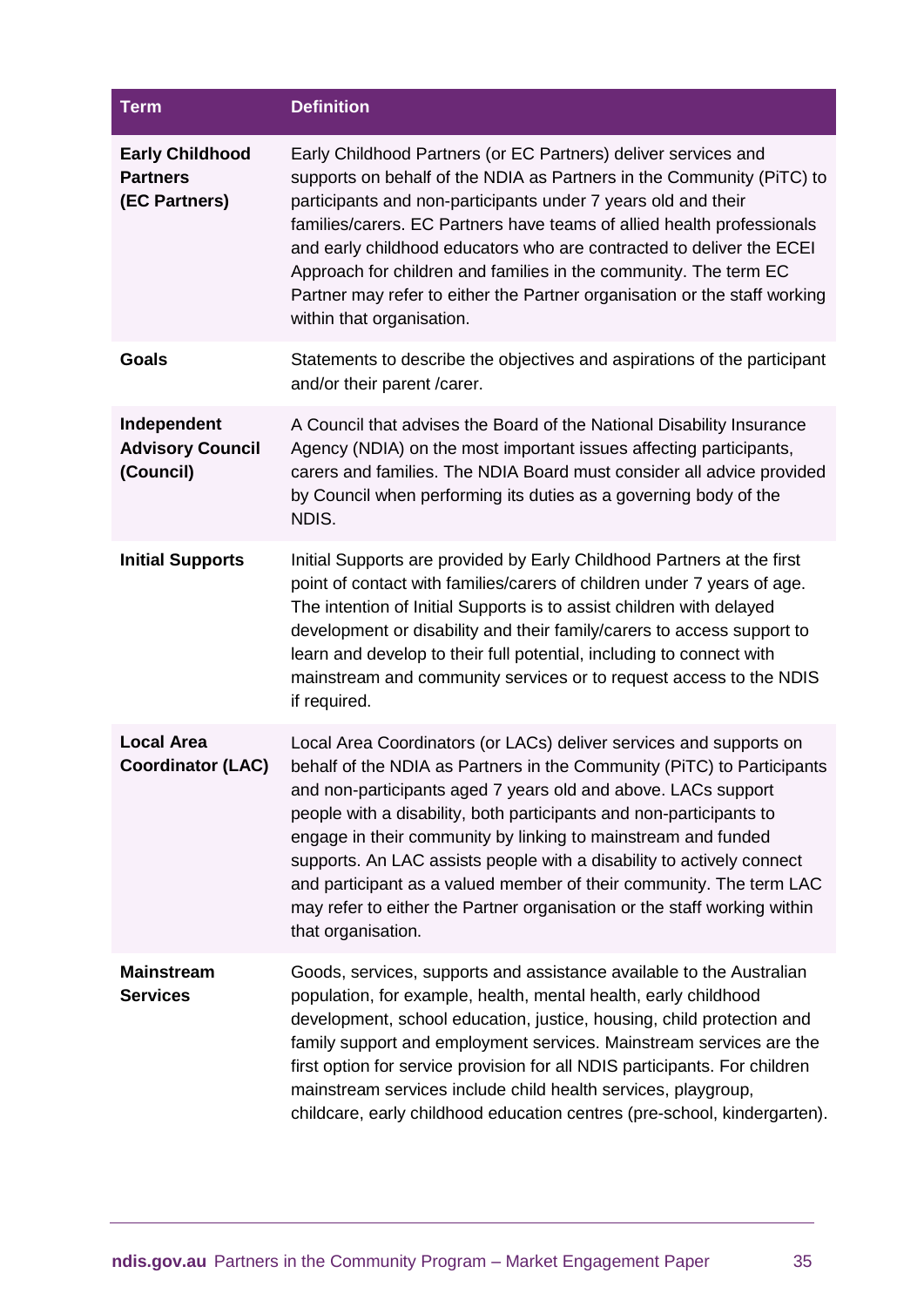| Term                                                                             | <b>Definition</b>                                                                                                                                   |
|----------------------------------------------------------------------------------|-----------------------------------------------------------------------------------------------------------------------------------------------------|
| <b>Natural Settings</b>                                                          | Places where children learn and develop everyday abilities and skills,<br>including the home, community, and early childhood education<br>settings. |
| <b>National Disability</b><br><b>Insurance Agency</b><br>(NDIA or the<br>Agency) | An independent Commonwealth entity that is responsible for<br>implementing and managing the NDIS.                                                   |
| <b>National Disability</b><br><b>Insurance Scheme</b><br>(NDIS or the<br>Scheme) | An insurance support scheme of the Australian Government that funds<br>costs associated with disability.                                            |
| <b>Scheme</b><br><b>Customers</b>                                                | Scheme Customers refers to individuals with a disability who are not<br>yet, or who are not eligible to become NDIS Participants.                   |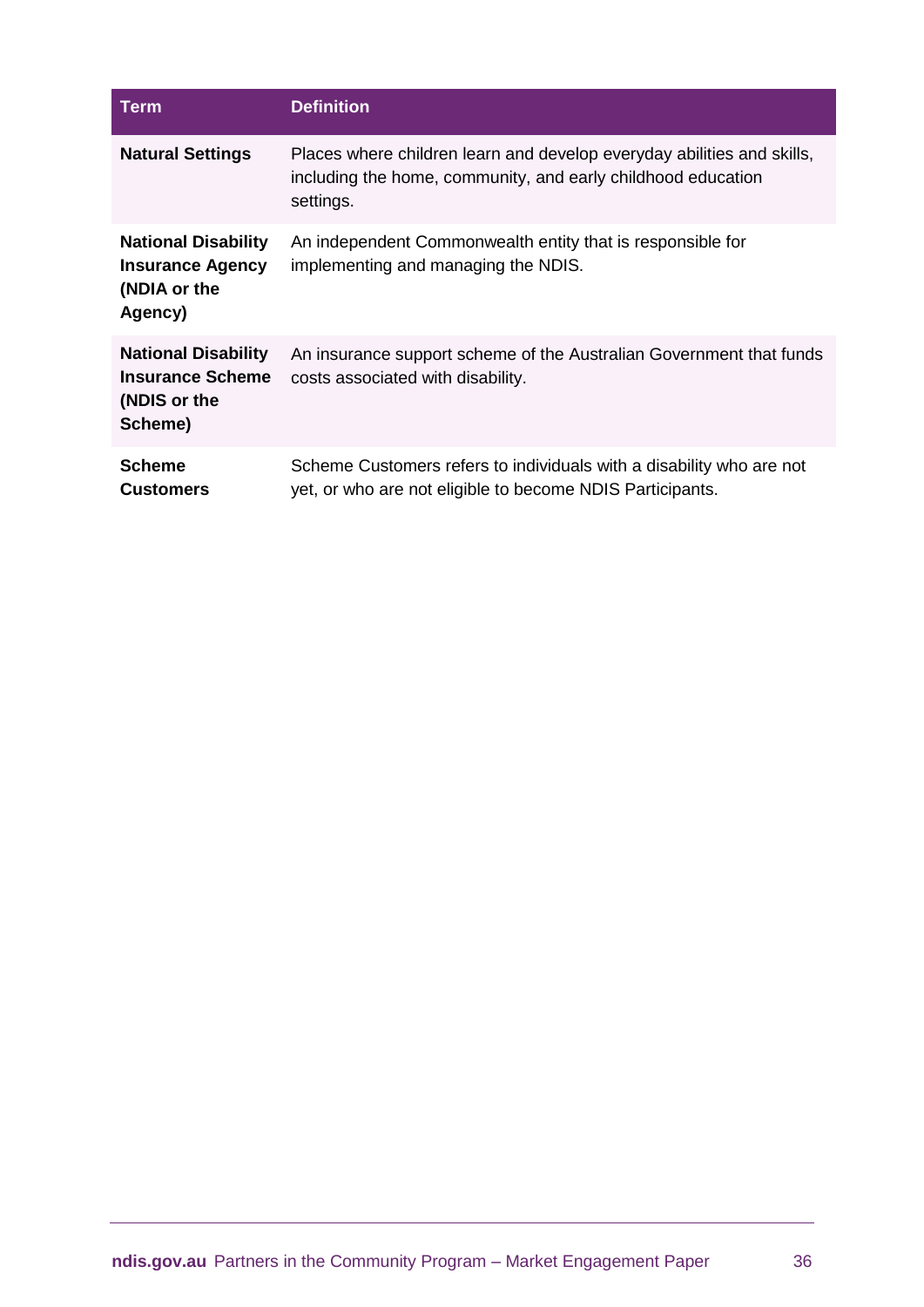# Appendix A: Feedback Form Template

This template is provided to allow organisations to gather their responses prior to submission via the online feedback form [at this link.](https://myform.apps.ndia.gov.au/?src=https://forms.apps.ndia.gov.au/jpgbthlbzknpuvv/marketengagementsurvey&org=ndis&theme=ndis)

Please note the online feedback form and other market engagement activities have been developed solely for the purpose of seeking feedback from the market. It does not constitute an offer from the NDIA to participate in the PITC Program in the future.

#### **Collection Statement**

While this survey does not require you to give your personal information, should you choose to do so, the NDIA will only use this information for the intended purpose of informing the future development of the PITC Program and associated sourcing activity.

The NDIS Privacy Policy (external) contains information about how we handle personal information and how you may access, update and correct any personal information we hold about you.

# **Demographic Questions**

#### **Organisation Name**

#### *[Free text]*

## **Organisation name**

*[Multiple choice, select one]*

- Community services
- Disability services
- Early childhood
- Aged care
- Employment services
- Childcare
- Healthcare
- Job services
- Other (please specify)

#### **Organisation size**

*[Multiple choice, select one]*

- Non-employing
- Less than 20 employees
- 20 199 employees
- 200+ employees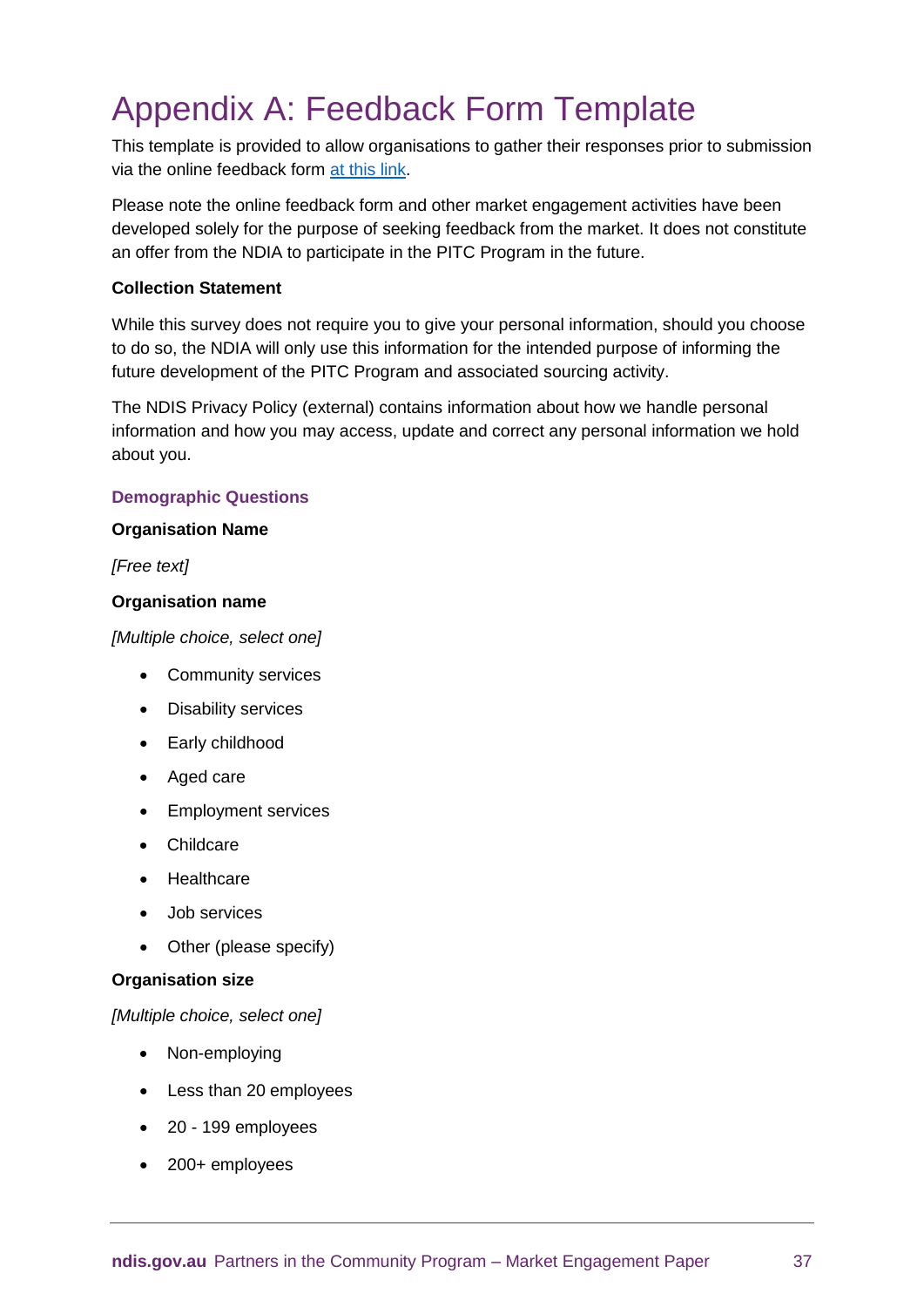# **Do any of the following apply to your organisation?**

*[Multiple choice, select multiple]*

- Registered not-for-profit organisation
- A business that primarily exists to provide the services of persons with a disability (such as an Australian Disability Enterprise)
- Indigenous supplier via Supply Nation
- National Disability Representative Organisation (or other peak body)
- NDIS Registered Provider of Supports (RPoS)
- None
- Other (please specify)

## **Which States/Territories do you currently operate in?**

#### *[Multiple choice, select multiple]*

- New South Wales
- Queensland
- South Australia
- Tasmania
- Victoria
- Western Australia
- Australian Capital Territory
- Northern Territory

# **Which Modified Monash Model (MMM) classifications do you currently operate in?**

*[Multiple choice, select multiple]*

- Metropolitan areas
- Regional centres
- Large rural towns
- Medium rural towns
- Small rural town
- Remote communities
- Very remote communities

#### **Are you a current PITC Program Partner?**

*[Multiple choice, select one]*

- Yes LAC Partner
- Yes Early Childhood Partner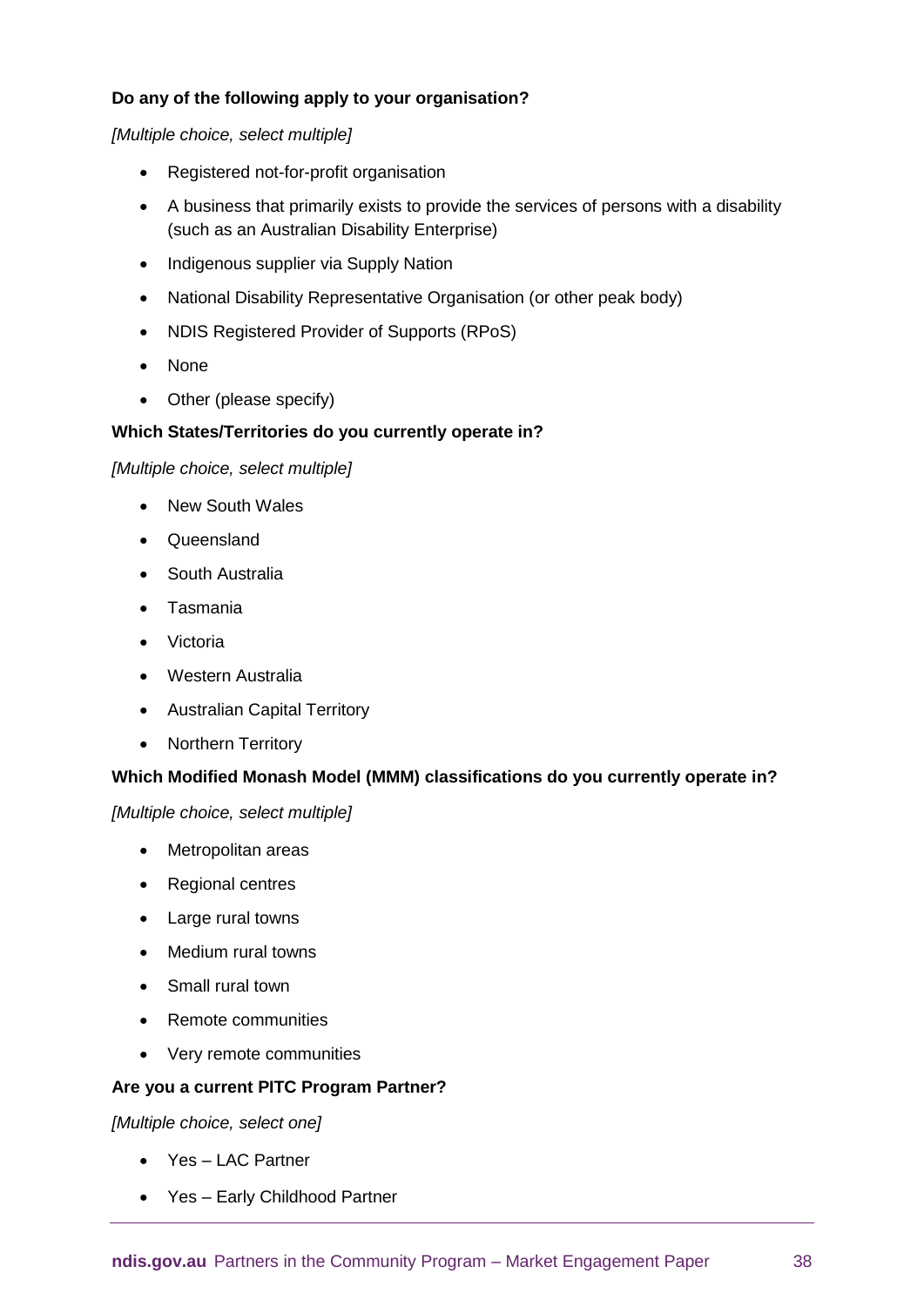- Yes both LAC and Early Childhood
- No

# **Which age groups does your organisation have an interest or capability in working with?**

*[Multiple choice, select one]*

- Under 9 years
- 9 years and older
- All ages

The following sections seek your feedback on three specific topics, as discussed in the Market Engagement paper:

- Coverage of the PITC Program
- Specialisation
- Proposed Funding Model

The outcomes of market engagement may be used to inform the NDIA's future sourcing activity for the PITC program.

## **Partner Coverage Feedback questions**

**What is your organisation's level of interest in delivering the PITC Program in remote communities/your remote community?**

*[1-5 scale]*

- 1- Low
- 2- Moderately Low
- 3- Medium
- 4- Moderately High
- 5- High

# **Which of the following PITC Program functions does your organisation currently have the capability and capacity to deliver in remote communities?**

*[Multiple choice, select multiple]*

- Community capacity building
- Community Engagement
- Assessment and Information Gathering
- Short Term Early Intervention delivered by an Early Childhood Professional (including allied health)
- Developing Goals and Aspirations
- Connecting to supports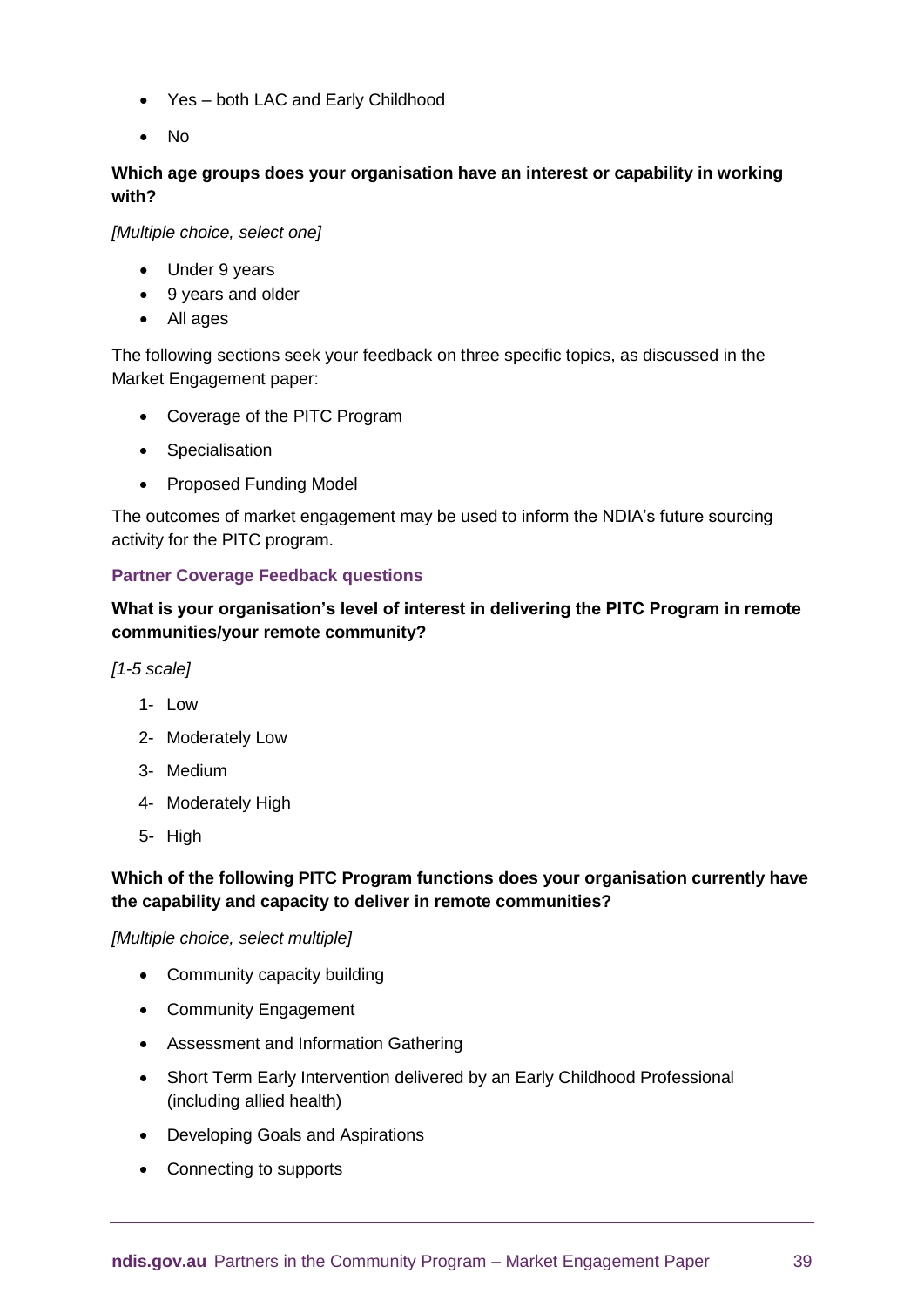- Individual capacity building
- Monitoring and Check ins
- Scheme access support
- Develop Plan Budget for NDIS Participants

# **What current experience and capability does your organisation have in remote delivery?**

#### *[Multiple choice, select one]*

- Currently providing services in remote communities
- Metro and Rural experience with high degree of cultural safety/competence
- Metro and Rural experience with some degree of cultural safety/competence
- Limited experience in remote delivery.

# **Does your organisation have existing community networks in remote communities/your remote community that could be leveraged in delivering PITC services?**

#### *[Multiple choice, select one]*

- Well established networks
- Some networks and connections
- No/Limited existing networks

# **Which models would/does your organisation use/consider to deliver services in remote communities/your remote community?**

#### *[Multiple choice, select multiple]*

- Direct delivery (e.g. similar to the current PITC model)
- Sub-contracting arrangements
- Auspicing
- Partnership arrangements
- Referral pathways
- Telehealth
- Other (free text)

**Are there gaps and challenges your organisation experiences/anticipates in remote delivery that would require a level of further support from the NDIA?**

#### *[Word limit 500 words]*

**Would the introduction of Remote/Very Remote Coverage impact the cost of your organisation's service delivery model and if so, what aspects of your model would be impacted (e.g. travel time and travel costs, penalty rates, loading etc.)?**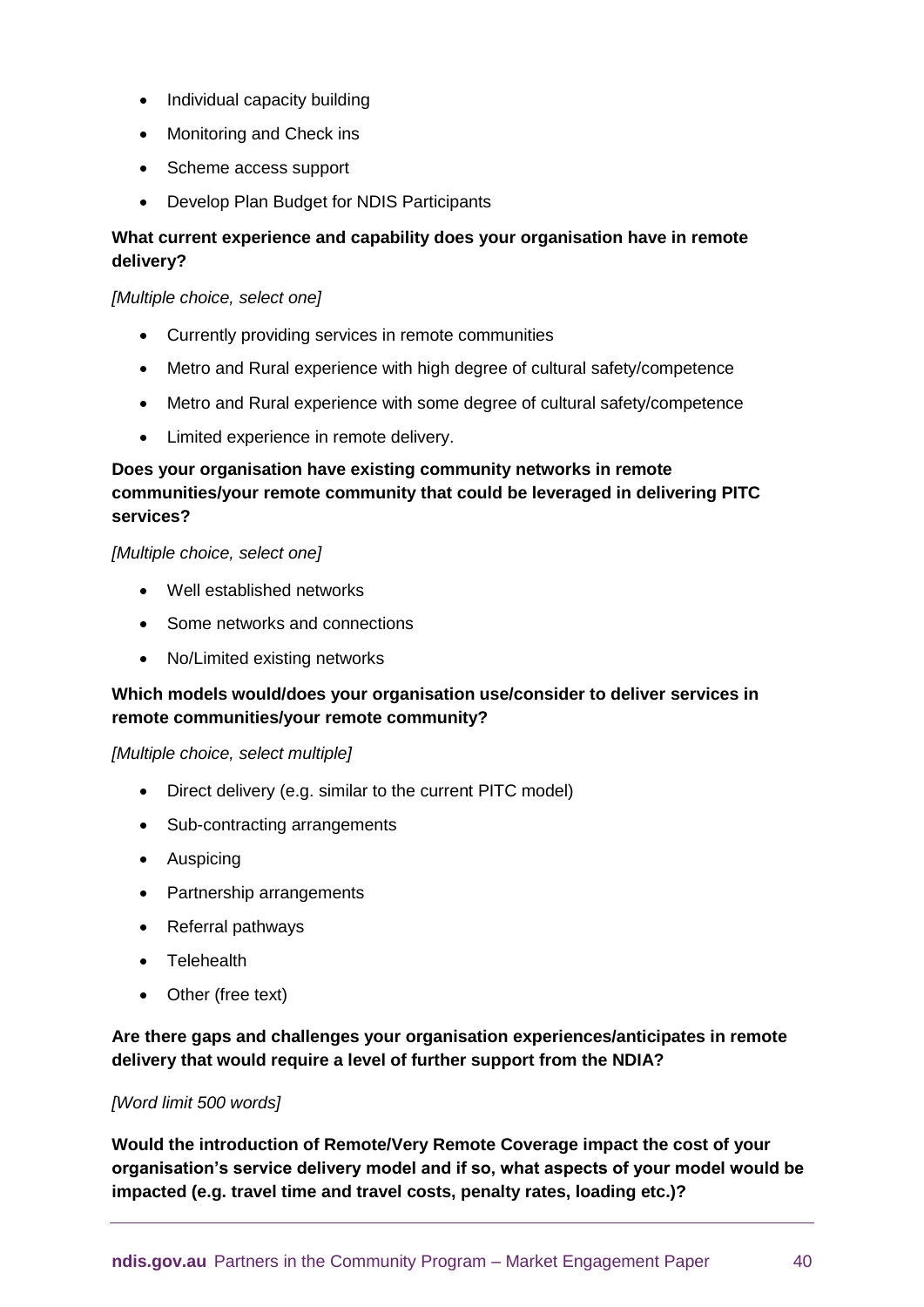## *[Word limit 500 words]*

**How could your organisation facilitate earlier access to services for those who would benefit most from Early Intervention in remote areas (children with development concerns or disability)?**

#### *[Word limit 500 words]*

**How would/does your organisation meet the diverse needs of people living in remote areas, including but not limited to cultural and linguistic diversity (with a strong emphasis on multiple Australian Indigenous languages) and cultural sensitivity/community connection for First Nations people?**

#### *[Word limit 500 words]*

# **The NDIA is considering a number of factors to determine potential suitability for the expansion of the PITC Program to remote areas, including:**

- General population and population density
- Number of Persons with a disability [\(ABS Data by Region\)](https://dbr.abs.gov.au/)
- Number of active participants [\(NDIS Interactive Data Tool\)](https://data.ndis.gov.au/explore-data)
- Thin market considerations including number of NDIS Registered Providers of Supports [\(NDIS Interactive Data Tool\)](https://data.ndis.gov.au/explore-data)
- Existing community infrastructure (NGOs and other government programs).
- Proximity to regional and population centres

**In addition to the factors listed above, are there other factors that the NDIA should be considering to determine opportunity for the expansion of the PITC Program?**

#### *[Word limit 500 words]*

**Please indicate the remote and very remote (MMM 6&7) localities that you currently have a presence in, are interested in expanding to, or have existing networks in (select current/interest/network for each).**

*[List with drop down categorisation, multiple selection]*

- Port Lincoln, SA
- Alice Springs, NT
- Mount Isa, QLD
- Geraldton, WA
- Kalgoorlie, WA
- Broome, WA
- Karratha, WA
- Other (please indicate)
- Current
- Interest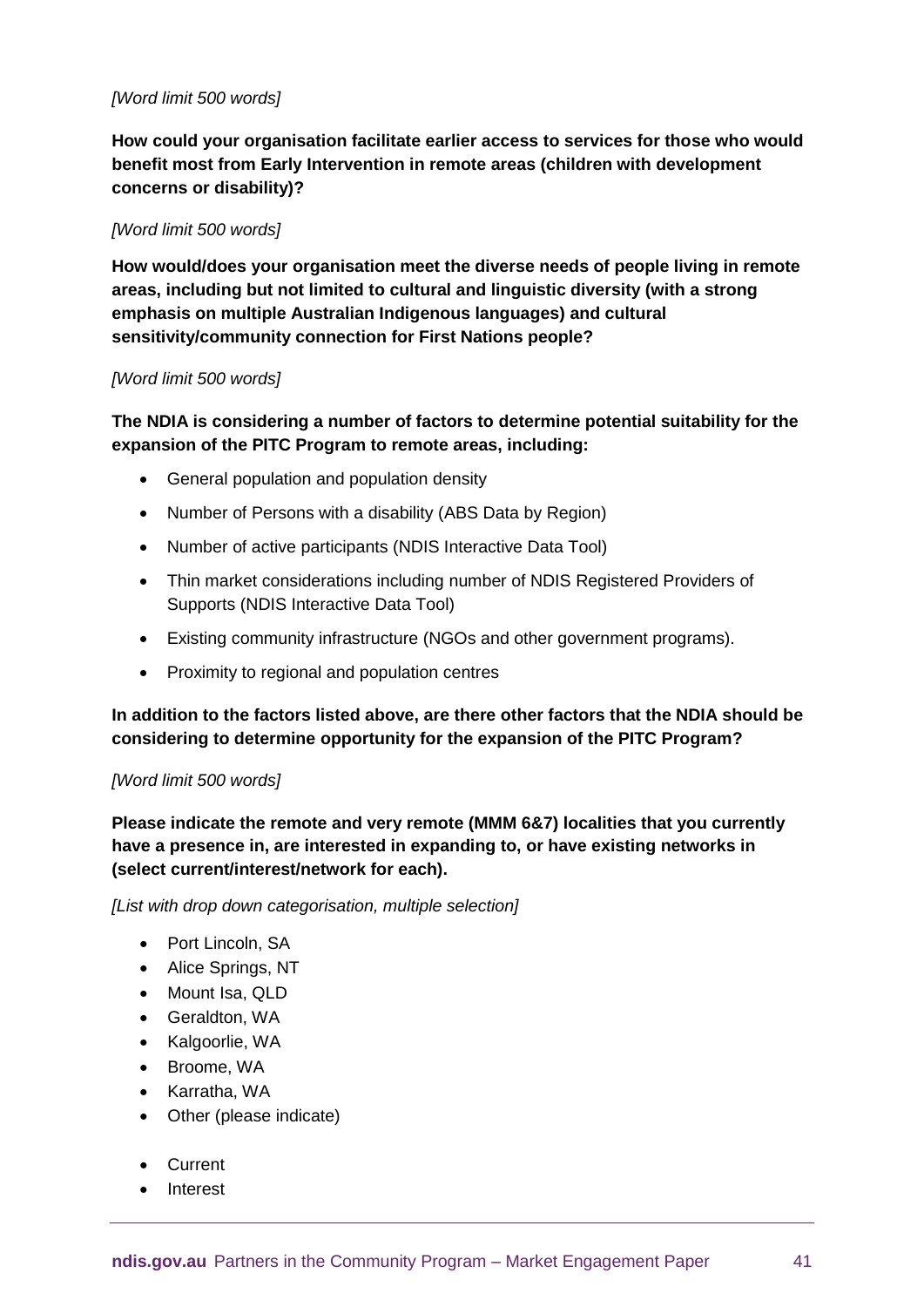**Networks** 

#### **General Feedback**

**Does your organisation have any additional feedback you would like to provide, to assist the NDIA in considering the potential role of the Partners in Community, in some remote areas?**

#### *[Word limit 500 words]*

## **Specialisation Feedback questions**

# **For which PITC Program functions would your organisation be interested in applying an increased focus on specialisation?**

*[Multiple choice, select multiple]*

- Community capacity building
- Community Engagement
- Assessment and Information Gathering
- Short Term Early Intervention delivered by an Early Childhood Professional (including allied health)
- Developing Goals and Aspirations
- Connecting to supports
- Individual capacity building
- Monitoring and Check ins
- Scheme access support
- Develop Plan Budget for NDIS Participants

# **For which cohorts would your organisation be interested in applying/providing an increased focus on specialisation?**

*[Multiple choice, select multiple]*

- Culturally and linguistically diverse communities (CALD)
- People identifying as LGBTIQA+
- Specific disability groups
- Aboriginal and Torres Strait Islander communities
- Rural and remote communities
- Other (please specify).

# **Please indicate which mechanisms your organisation is likely to consider in meeting customer preferences regarding specialisation of services:**

*[Order options from most likely to utilise, to least likely]*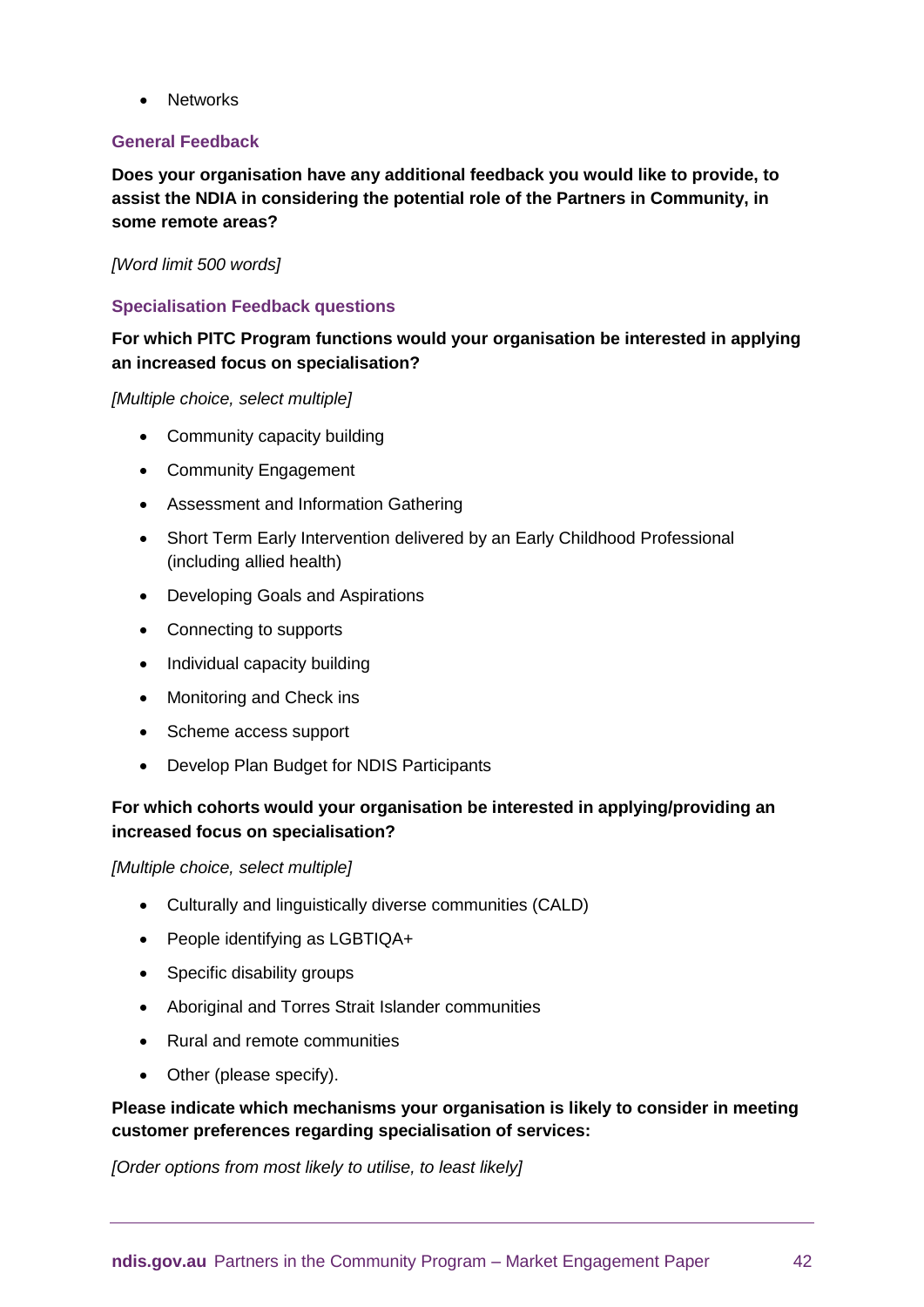- Direct employment of staff with cohort specific knowledge and experience
- Subcontracting arrangements
- Auspicing
- Partnership arrangements
- Referral pathways
- Use of consultancy to build organisational capability
- Training to build staff capability.

# **If your organisation is entirely specialised (e.g. disability type, Aboriginal and Torres Strait Islander, CALD), what are your preferences for supporting specialisation in the PITC program?**

*[Order options from most preferred, to least]*

- Partnership arrangements with a PITC Partner(s)
- Subcontracting arrangements to a PITC Partner(s)
- Auspicing arrangements to a PITC Partner(s)
- Establishing referral pathways with a PITC Partner(s)
- Providing support to build organisational capability for a PITC Partner(s)
- Providing training to build staff capability of a PITC Partner(s).

# **Are there other ideas that the NDIA should be considering to enhance the specialisation of PITC services?**

#### *[Word limit 500 words]*

#### **General Specialisation Feedback**

**Does your organisation have any additional feedback you would like to provide in relation to the specialisation of PITC services?**

#### *[Word limit 500 words]*

#### **Funding Model Feedback Questions**

**After reading the information on the key features of the proposed PITC funding model, how has your level of interest in delivering Early Childhood and/or Local Area Coordination services changed?** 

*[Select One]*

- A More interested due to the proposed PITC program funding model
- B Interest remained the same
- C Less interested due to the proposed PITC program funding model